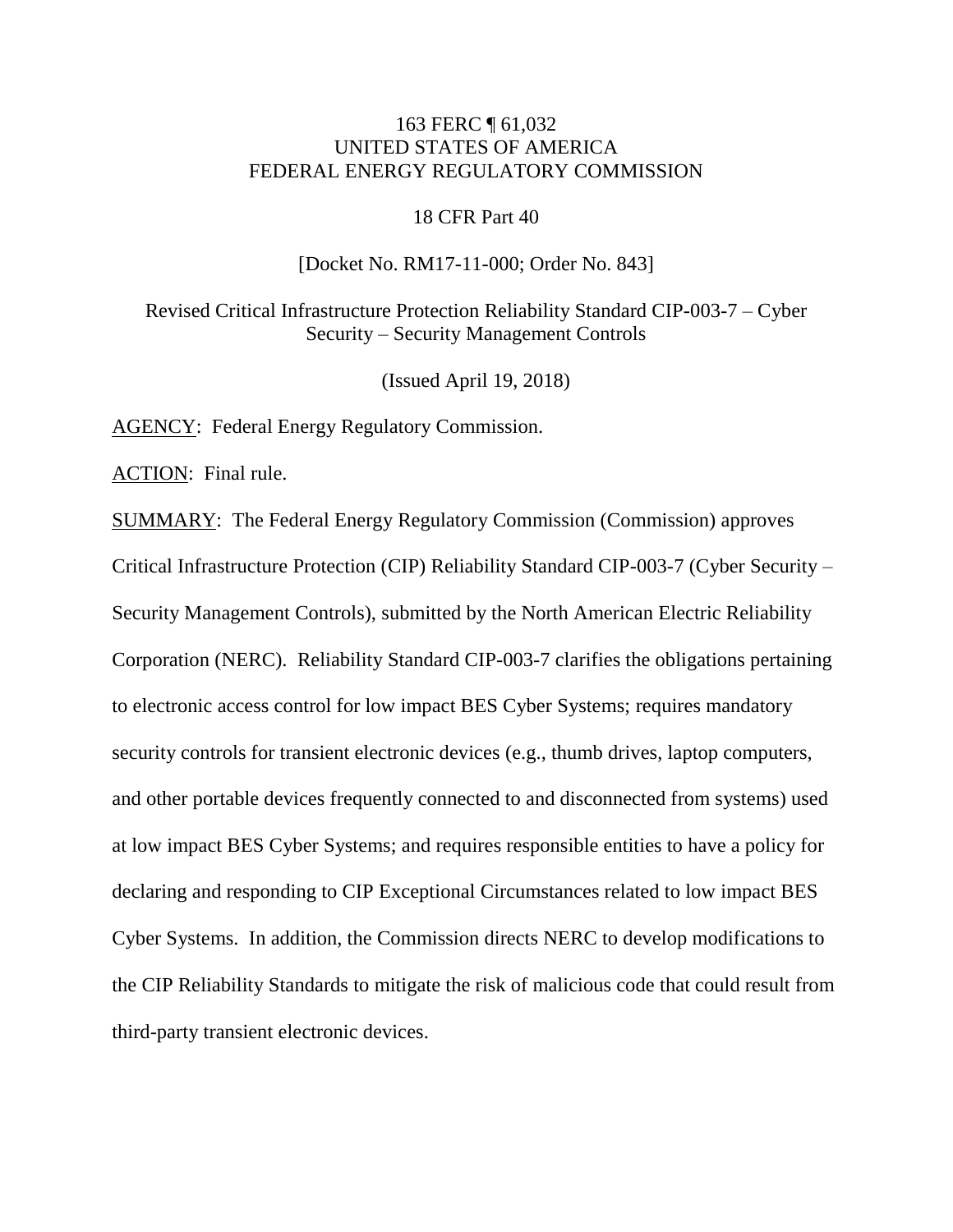# DATES: This rule will become effective **[INSERT DATE 60 days after publication in**

# **the FEDERAL REGISTER].**

# FOR FURTHER INFORMATION CONTACT:

Matthew Dale (Technical Information) Office of Electric Reliability Federal Energy Regulatory Commission 888 First Street, NE Washington, DC 20426 (202) 502-6826 matthew.dale@ferc.gov

Kevin Ryan (Legal Information) Office of the General Counsel Federal Energy Regulatory Commission 888 First Street, NE Washington, DC 20426 (202) 502-6840 kevin.ryan@ferc.gov

SUPPLEMENTARY INFORMATION: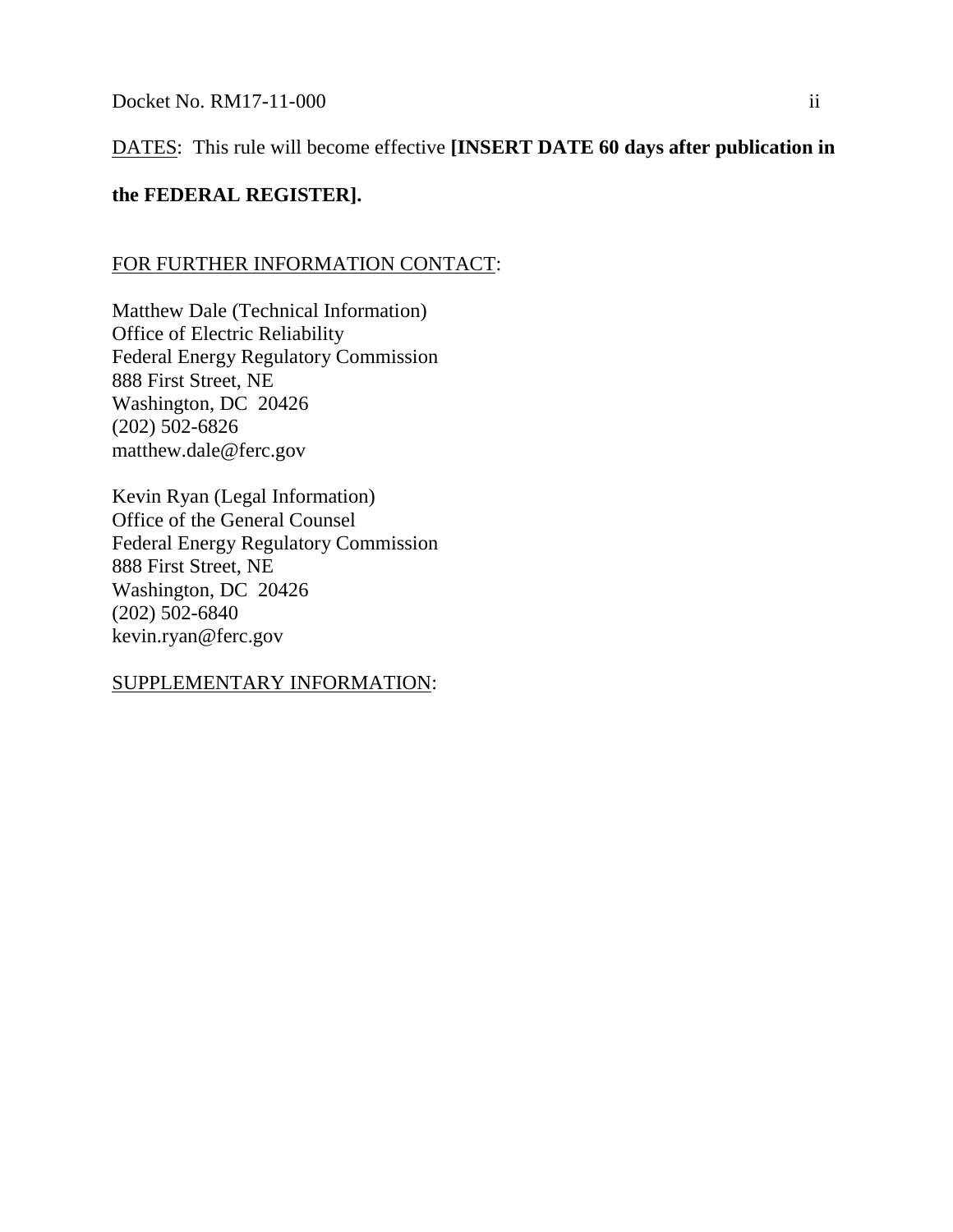# 163 FERC ¶ 61,032 UNITED STATES OF AMERICA FEDERAL ENERGY REGULATORY COMMISSION

Before Commissioners: Kevin J. McIntyre, Chairman; Cheryl A. LaFleur, Neil Chatterjee, Robert F. Powelson, and Richard Glick.

Revised Critical Infrastructure Protection Reliability Standard CIP-003-7 – Cyber Security – Security Management Controls Docket No. RM17-11-000

## ORDER NO. 843

## FINAL RULE

## (Issued April 19, 2018)

1. Pursuant to section 215 of the Federal Power Act (FPA),**<sup>1</sup>** the Commission

approves Reliability Standard CIP-003-7 as just, reasonable, not unduly discriminatory or

preferential, and in the public interest. Reliability Standard CIP-003-7 addresses the

Commission's directives from Order No. 822 and is an improvement over the current

Commission-approved CIP Reliability Standards.<sup>2</sup> Specifically, Reliability Standard

CIP-003-7 improves upon the existing Reliability Standards by: (1) clarifying the

obligations pertaining to electronic access control for low impact BES Cyber Systems;**<sup>3</sup>**

**<sup>1</sup>** 16 U.S.C. 824o (2012).

**<sup>2</sup>** *Revised Critical Infrastructure Protection Reliability Standards*, Order No. 822, 154 FERC ¶ 61,037, *reh'g denied*, Order No. 822-A, 156 FERC ¶ 61,052 (2016).

**<sup>3</sup>** BES Cyber System is defined by NERC as "[o]ne or more BES Cyber Assets logically grouped by a responsible entity to perform one or more reliability tasks for a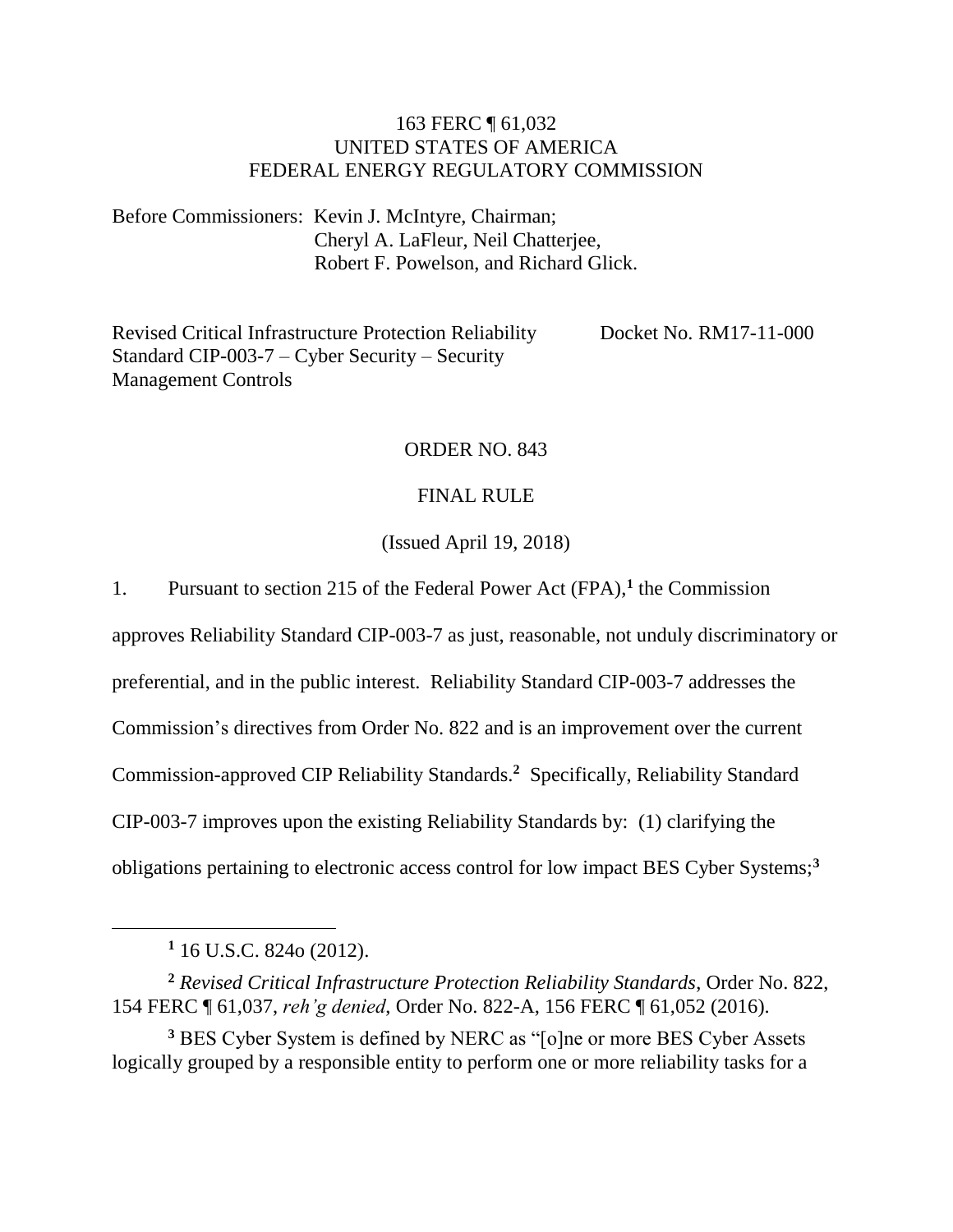$\overline{a}$ 

(2) adopting mandatory security controls for transient electronic devices (e.g., thumb drives, laptop computers, and other portable devices frequently connected to and disconnected from systems) used at low impact BES Cyber Systems; and (3) requiring responsible entities to have a policy for declaring and responding to CIP Exceptional Circumstances related to low impact BES Cyber Systems. We also approve NERC's proposed implementation plan and violation risk factor and violation severity level assignments. Finally, we approve NERC's proposed revised definitions for inclusion in the NERC Glossary.

2. In the NOPR, the Commission proposed to direct that NERC modify Reliability Standard CIP-003-7 to: (1) provide clear, objective criteria for electronic access controls for low impact BES Cyber Systems; and (2) address the need to mitigate the risk of malicious code that could result from third-party transient electronic devices.**<sup>4</sup>** The Commission adopts the NOPR proposal regarding third-party transient electronic devices but does not adopt the proposal regarding criteria for electronic access controls for low impact BES Cyber Systems.

functional entity." Glossary of Terms Used in NERC Reliability Standards (NERC Glossary). The acronym BES refers to the bulk electric system. Reliability Standard CIP-002-5.1a (Cyber Security System Categorization) provides a "tiered" approach to cybersecurity requirements, based on classifications of high, medium and low impact BES Cyber Systems.

**<sup>4</sup>** *Revised Critical Infrastructure Protection Reliability Standard CIP-003-7 – Cyber Security – Security Management Controls*, Notice of Proposed Rulemaking, 82 FR 49541 (Oct. 26, 2017), 161 FERC ¶ 61,047 (2017) (NOPR).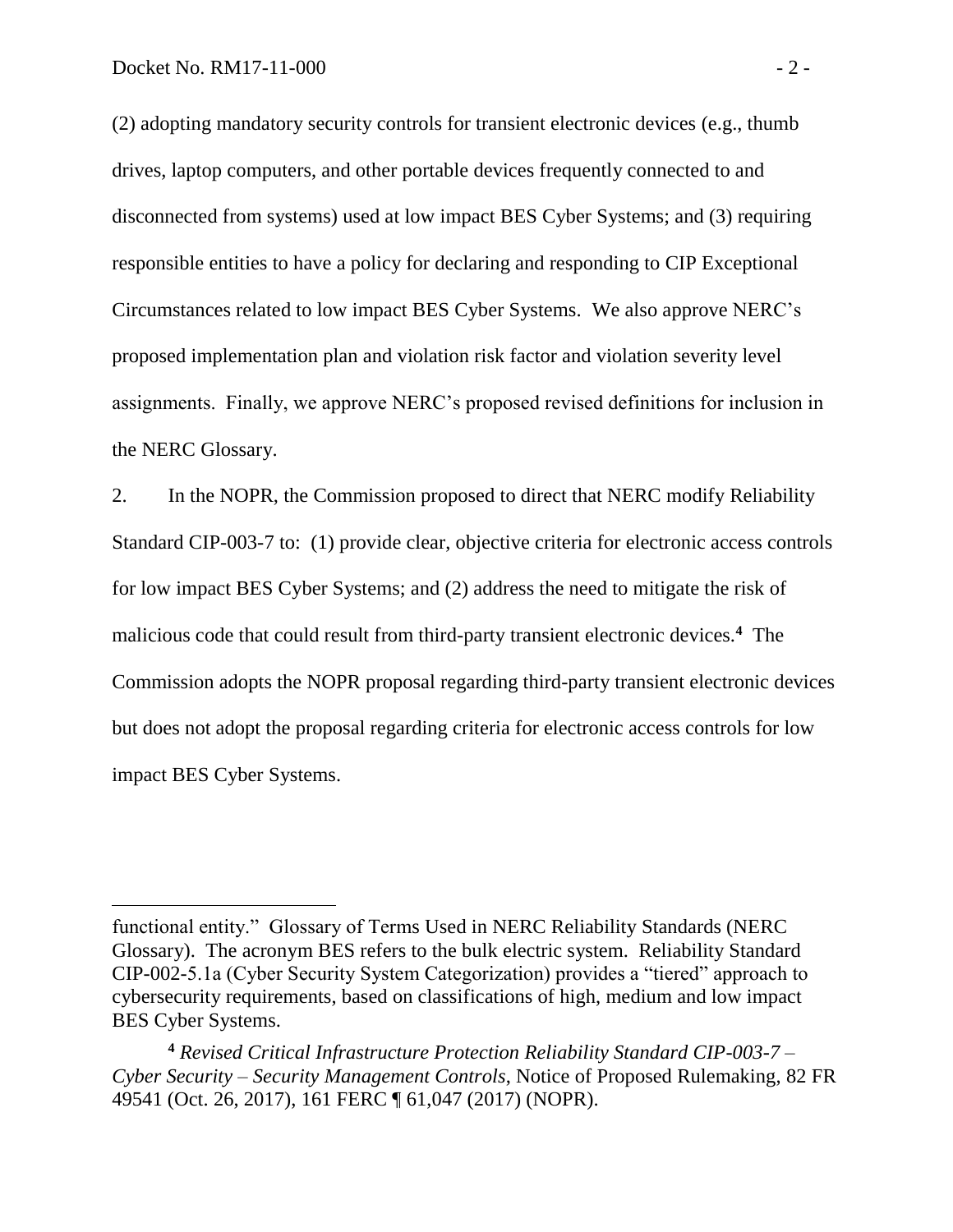3. As discussed below, in view of the comments from NERC and others, we are persuaded that Reliability Standard CIP-003-7 provides a clear security objective that establishes compliance expectations. Accordingly, we do not adopt the proposed directive relating to electronic access controls for low impact BES Cyber Systems. Instead, as suggested in the comments, we direct NERC to conduct a study to assess the implementation of Reliability Standard CIP-003-7 to determine whether the electronic access controls adopted by responsible entities provide adequate security. NERC must submit the directed study within eighteen months of the effective date of Reliability Standard CIP-003-7.

4. With regard to the second issue discussed in the NOPR, we remain concerned that the proposed Reliability Standard lacks a clear requirement to mitigate the risk of malicious code that could result from third-party transient electronic devices. Accordingly, we direct NERC to develop a modification to the Reliability Standard to provide the needed clarity. Such modification will better ensure that registered entities clearly understand their mitigation obligations and, thus, improve individual entity mitigation plans and collectively improve the cybersecurity posture of the electric grid.

### **I. Background**

### **A. Section 215 and Mandatory Reliability Standards**

5. Section 215 of the FPA requires a Commission-certified Electric Reliability Organization (ERO) to develop mandatory and enforceable Reliability Standards, subject to Commission review and approval. Reliability Standards may be enforced by the ERO,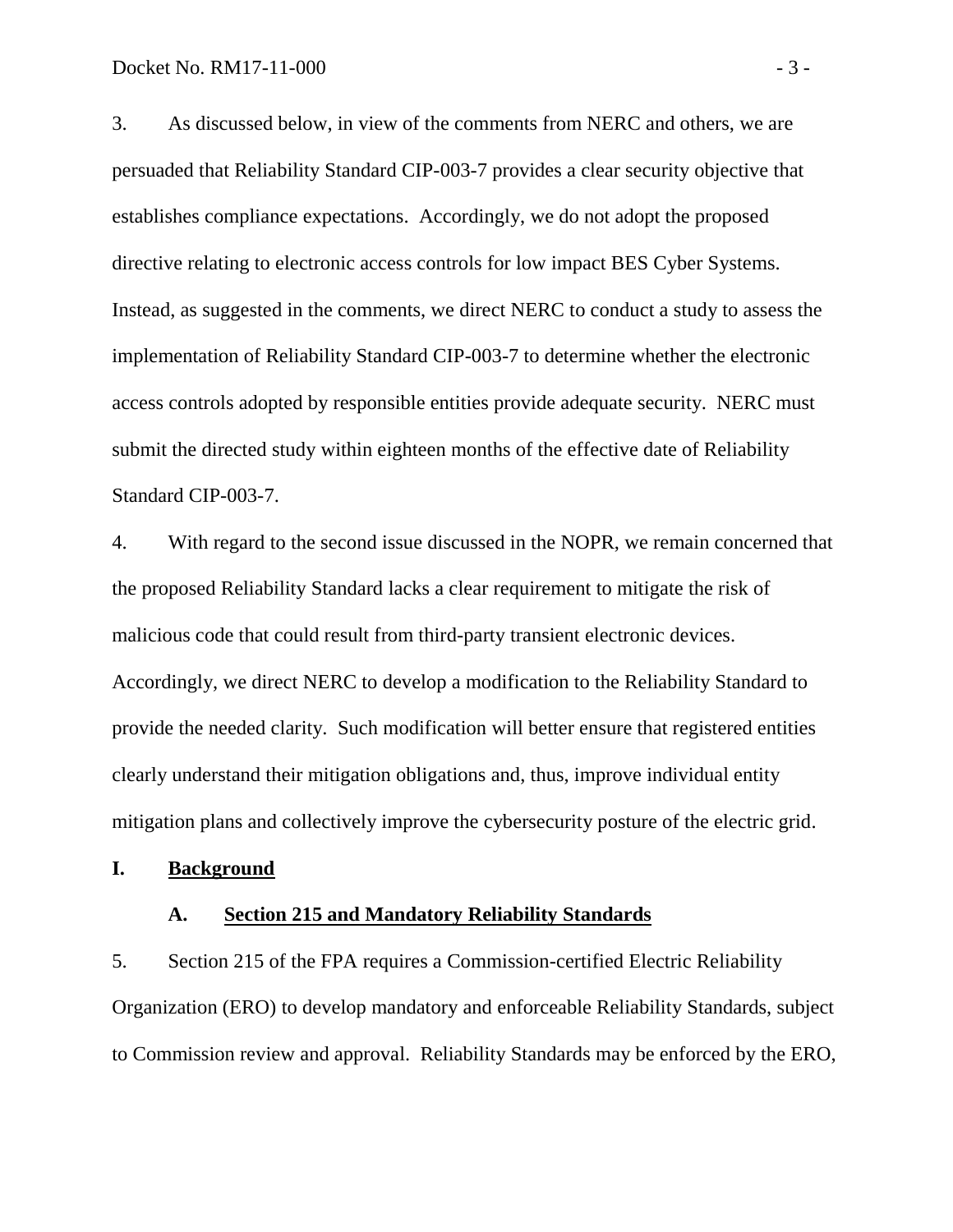subject to Commission oversight, or by the Commission independently.**<sup>5</sup>** Pursuant to section 215 of the FPA, the Commission established a process to select and certify an ERO,**<sup>6</sup>** and subsequently certified NERC.**<sup>7</sup>**

## **B. Order No. 822**

6. The Commission approved the "Version 1" CIP Reliability Standards in January 2008, and subsequently acted on revised versions of the CIP Reliability Standards.**<sup>8</sup>** On January 21, 2016, in Order No. 822, the Commission approved seven CIP Reliability Standards: CIP-003-6 (Security Management Controls), CIP-004-6 (Personnel and Training), CIP-006-6 (Physical Security of BES Cyber Systems), CIP-007-6 (Systems Security Management), CIP-009-6 (Recovery Plans for BES Cyber Systems), CIP-010-2 (Configuration Change Management and Vulnerability Assessments), and CIP-011-2 (Information Protection). The Commission determined that the Reliability Standards

 $\overline{a}$ 

**<sup>6</sup>** *Rules Concerning Certification of the Electric Reliability Organization; and Procedures for the Establishment, Approval, and Enforcement of Electric Reliability Standards*, Order No. 672, FERC Stats. & Regs. ¶ 31,204, *order on reh'g*, Order No. 672-A, FERC Stats. & Regs. ¶ 31,212 (2006).

**<sup>7</sup>** *North American Electric Reliability Corp.*, 116 FERC ¶ 61,062, *order on reh'g and compliance*, 117 FERC ¶ 61,126 (2006), *aff'd sub nom. Alcoa, Inc. v. FERC*, 564 F.3d 1342 (D.C. Cir. 2009).

**<sup>8</sup>** *Mandatory Reliability Standards for Critical Infrastructure Protection*, Order No. 706, 122 FERC ¶ 61,040, *order on reh'g*, Order No. 706-A, 123 FERC ¶ 61,174 (2008), *order on clarification*, Order No. 706-B, 126 FERC ¶ 61,229 (2009), *order on clarification*, Order No. 706-C, 127 FERC ¶ 61,273 (2009*)*; *Version 5 Critical Infrastructure Protection Reliability Standards*, Order No. 791, 145 FERC ¶ 61,160 (2013), *order on clarification and reh'g*, Order No. 791-A, 146 FERC ¶ 61,188 (2014).

**<sup>5</sup>** 16 U.S.C. 824o(e).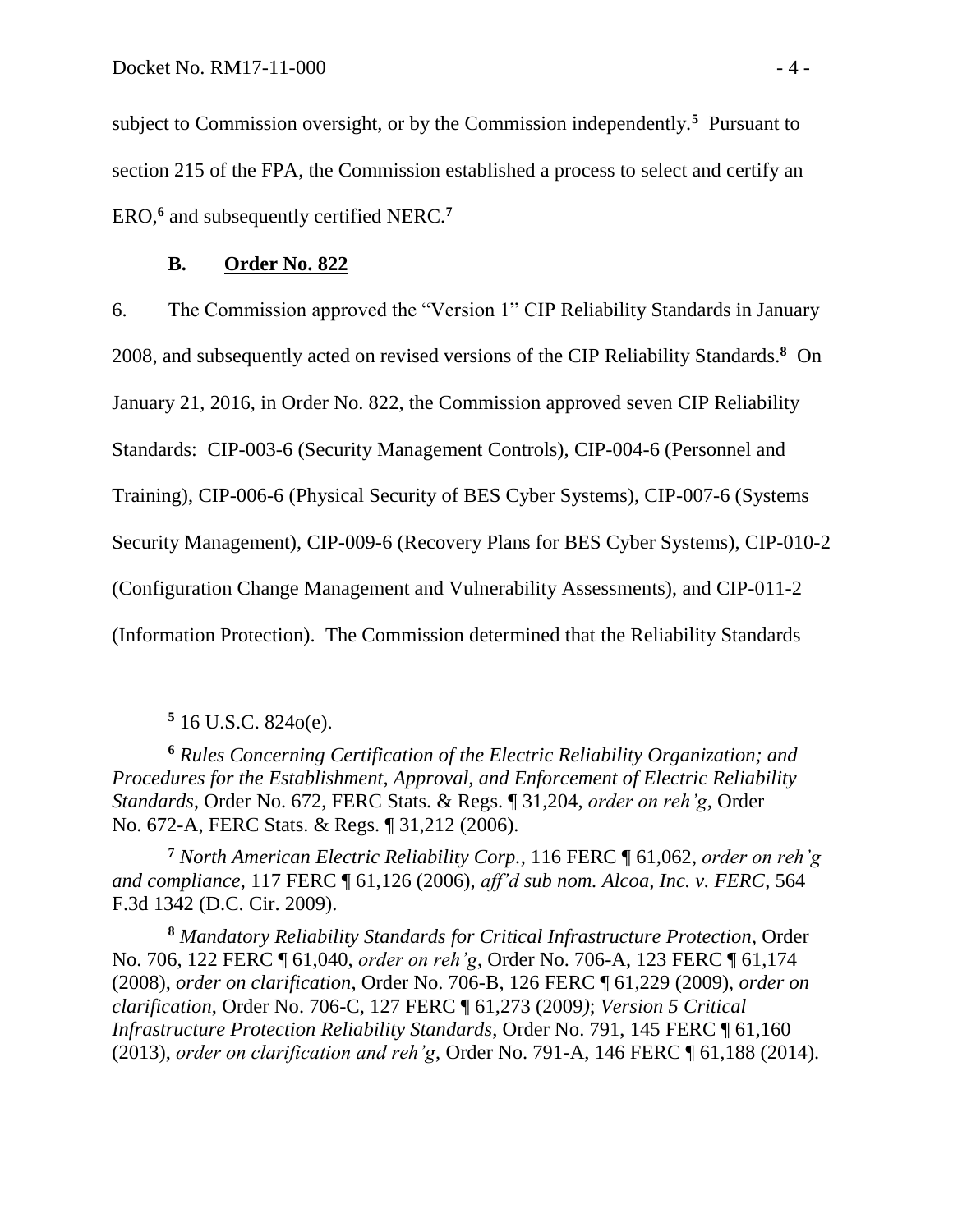under consideration at that time were an improvement over the prior iteration of the CIP Reliability Standards and addressed the directives in Order No. 791 by, among other things, addressing in an equally effective and efficient manner the need for a NERC Glossary definition for the term "communication networks" and providing controls to address the risks posed by transient electronic devices (e.g., thumb drives, laptop computers, and other portable devices frequently connected to and disconnected from systems) used at high and medium impact BES Cyber Systems.**<sup>9</sup>**

7. In addition, in Order No. 822, pursuant to section 215(d)(5) of the FPA, the Commission directed NERC, *inter alia*, to: (1) develop modifications to the Low Impact External Routable Connectivity (LERC) definition to eliminate ambiguity surrounding the term "direct" as it is used in the LERC definition; and (2) develop modifications to the CIP Reliability Standards to provide mandatory protection for transient electronic devices used at low impact BES Cyber Systems.**<sup>10</sup>**

# **C. NERC Petition**

8. On March 3, 2017, NERC submitted a petition seeking approval of Reliability Standard CIP-003-7 and the associated violation risk factors and violation severity levels, implementation plan and effective date. NERC states that Reliability Standard CIP-003-7 satisfies the criteria set forth in Order No. 672 that the Commission applies when

**<sup>9</sup>** Order No. 822, 154 FERC ¶ 61,037 at P 17.

**<sup>10</sup>** *Id.* P 18.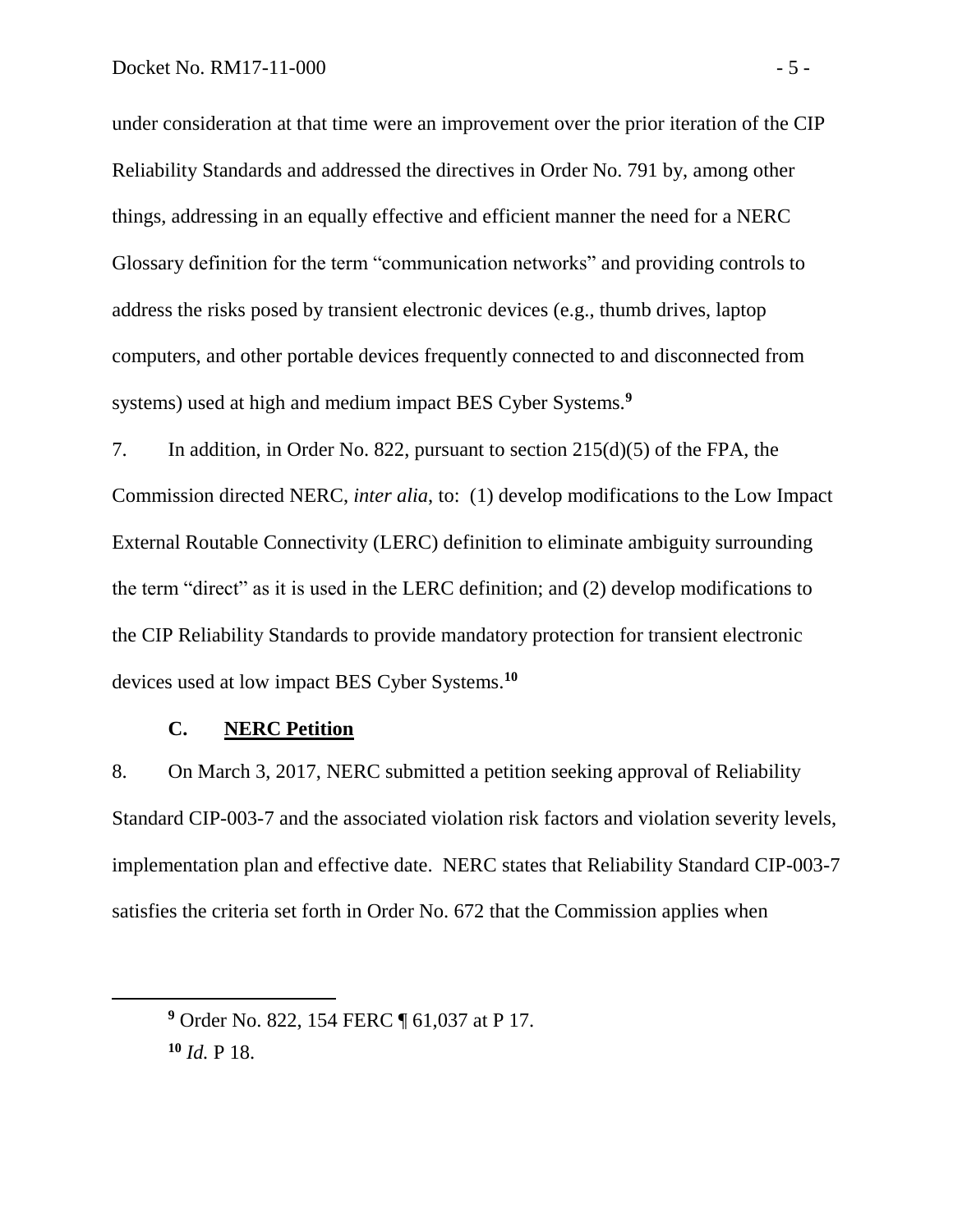$\overline{a}$ 

reviewing a proposed Reliability Standard.**<sup>11</sup>** NERC also sought approval of revisions to NERC Glossary definitions for the terms Removable Media and Transient Cyber Asset, as well as the retirement of the NERC Glossary definitions of LERC and Low Impact BES Cyber System Access Point (LEAP). In addition, NERC proposed the retirement of Commission-approved Reliability Standard CIP-003-6. **12**

9. NERC states that Reliability Standard CIP-003-7 improves upon the existing protections that apply to low impact BES Cyber Systems. NERC avers that the proposed modifications address the Commission's directives from Order No. 822 by: (1) clarifying electronic access control requirements applicable to low impact BES Cyber Systems; and (2) adding requirements for the protection of transient electronic devices used for low impact BES Cyber Systems. In addition, while not required by Order No. 822, NERC proposes a CIP Exceptional Circumstances policy for low impact BES Cyber Systems. 10. In response to the Commission's directive to develop modifications to eliminate ambiguity surrounding the term "direct" as it is used in the LERC definition, NERC proposes to: (1) retire the terms LERC and LEAP from the NERC Glossary; and (2) modify Section 3 of Attachment 1 to Reliability Standard CIP-003-7 "to more clearly

**<sup>11</sup>** *See* NERC Petition at 2 (citing Order No. 672, FERC Stats. & Regs. ¶ 31,204 at PP 262, 321-337); *id.*, Exhibit D (Order No. 672 Criteria).

**<sup>12</sup>** Reliability Standard CIP-003-7 is not attached to this Final Rule. The Reliability Standard is available on the Commission's eLibrary document retrieval system in Docket No. RM17-11-000 and is posted on the NERC website, http://www.nerc.com.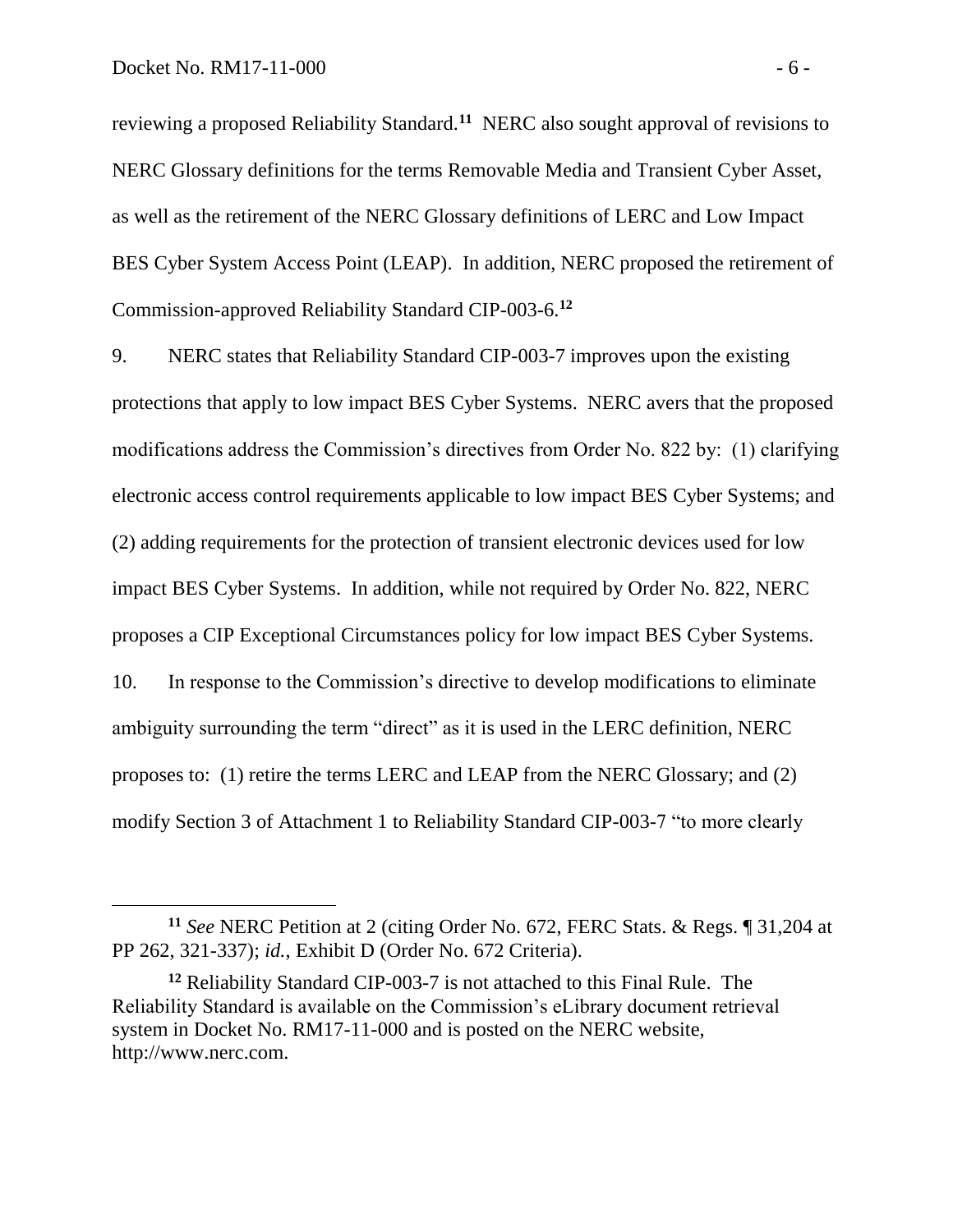delineate the circumstances under which Responsible Entities must establish access controls for low impact BES Cyber Systems."**<sup>13</sup>** NERC states that the proposed revisions are designed to simplify the electronic access control requirements associated with low impact BES Cyber Systems to avoid ambiguities associated with the term "direct." NERC explains that it recognized the "added layer of unnecessary complexity" introduced by distinguishing between "direct" and "indirect" access within the LERC definition and asserts that the proposed revisions will "help ensure that Responsible Entities implement the required security controls effectively."**<sup>14</sup>**

11. With regard to the Commission's directive that NERC develop modifications to the CIP Reliability Standards to provide mandatory protection for transient electronic devices used at low impact BES Cyber Systems, NERC proposes to add a new section to Attachment 1 of Reliability Standard CIP-003-7 that requires responsible entities to include controls in their cyber security plans to mitigate the risk of the introduction of malicious code to low impact BES Cyber Systems that could result from the use of "Transient Cyber Assets or Removable Media." Specifically, proposed Section 5 of Attachment 1 lists controls to be applied to Transient Cyber Assets and Removable Media that NERC contends "will provide enhanced protections against the propagation of malware from transient devices."**<sup>15</sup>**

**<sup>13</sup>** NERC Petition at 16. **<sup>14</sup>** *Id.* at 16.

**<sup>15</sup>** *Id.* at 26-27.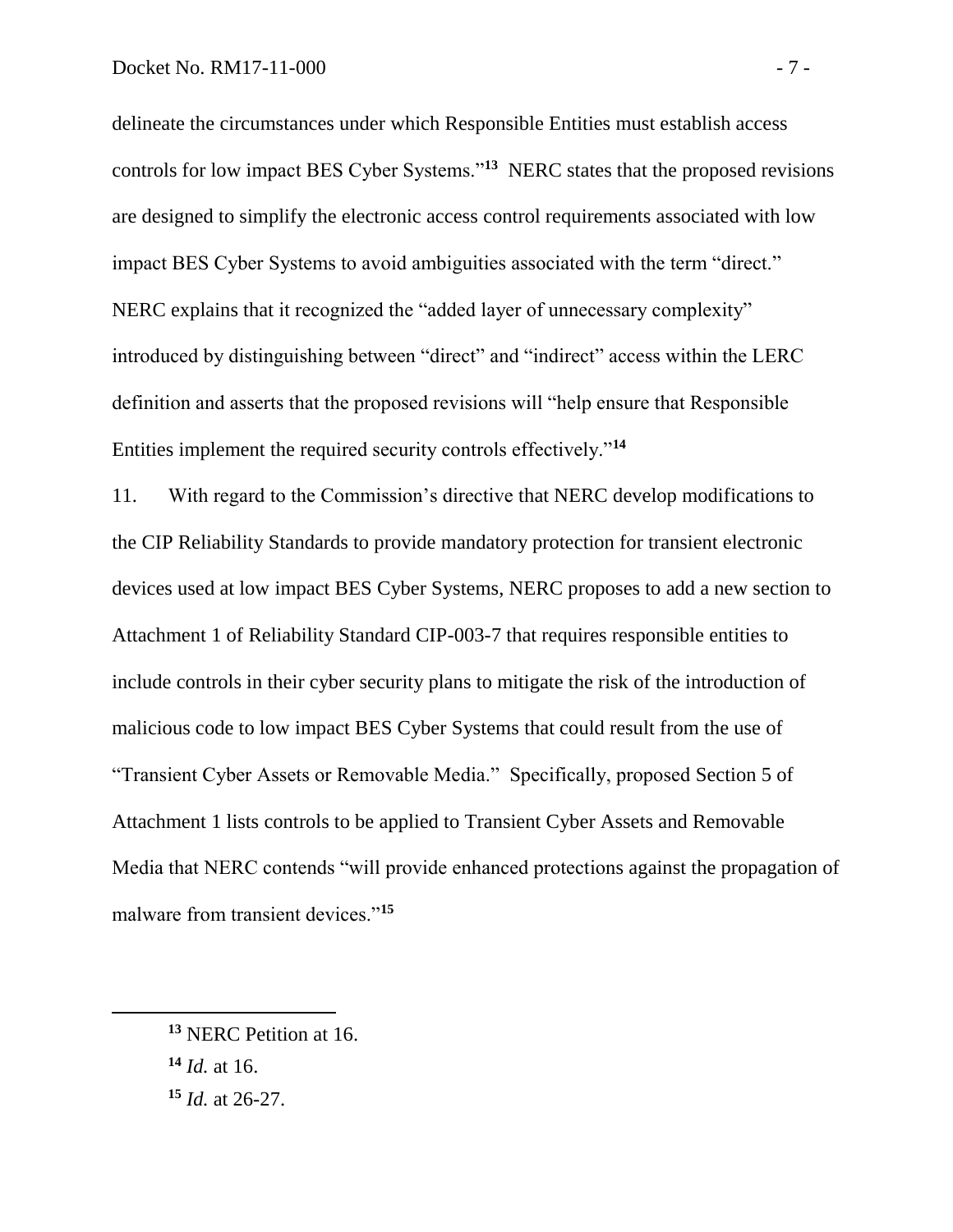12. NERC also proposes a modification that was not directed by the Commission in Order No. 822. Namely, NERC proposes revisions in Requirement R1 of Reliability Standard CIP-003-7 to require responsible entities to have a policy for declaring and responding to CIP Exceptional Circumstances related to low impact BES Cyber Systems.<sup>16</sup> NERC states that a number of requirements in the existing CIP Reliability Standards specify that responsible entities do not have to implement or continue implementing these requirements to avoid hindering the entities' ability to timely and effectively respond to the CIP Exceptional Circumstance. NERC proposes to add a requirement for responsible entities to have a CIP Exceptional Circumstances policy that applies to low impact BES Cyber Systems since the proposed requirements relating to transient electronic devices used at low impact BES Cyber Systems include an exception for CIP Exceptional Circumstances. **17**

13. NERC requests that Reliability Standard CIP-003-7 and the revised definitions of Transient Cyber Asset and Removable Media become effective the first day of the first calendar quarter that is eighteen months after the effective date of the Commission's order approving the Reliability Standard.

**<sup>17</sup>** NERC Petition at 31-32.

 $\overline{a}$ 

**<sup>16</sup>** A CIP Exceptional Circumstance is defined in the NERC Glossary as a situation that involves or threatens to involve one or more of the following, or similar, conditions that impact safety or bulk electric system reliability: a risk of injury or death; a natural disaster; civil unrest; an imminent or existing hardware, software, or equipment failure; a Cyber Security Incident requiring emergency assistance; a response by emergency services; the enactment of a mutual assistance agreement; or an impediment of large scale workforce availability.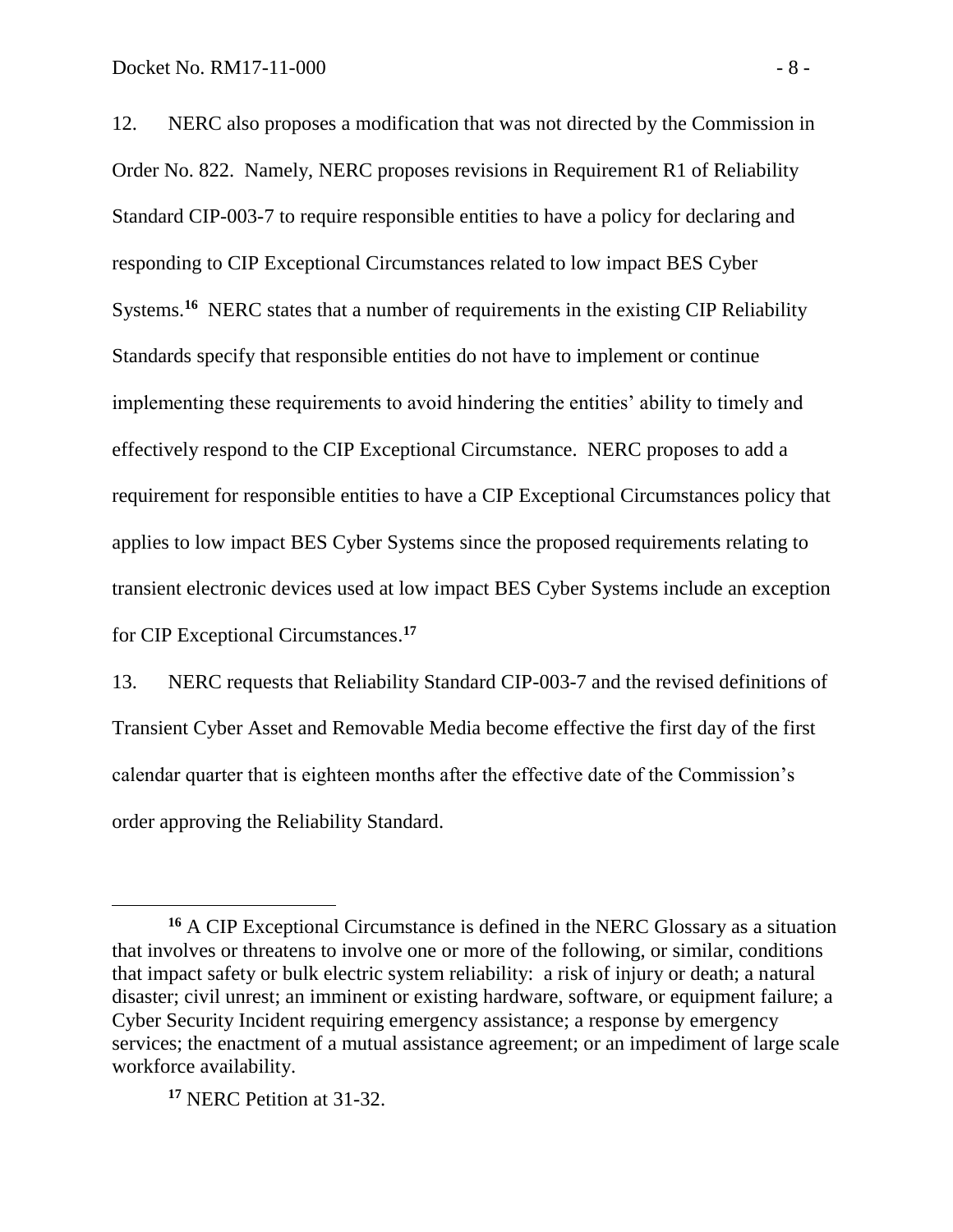#### **D. Notice of Proposed Rulemaking**

14. On October 19, 2017, the Commission issued a NOPR that proposed to approve Reliability Standard CIP-003-7. The NOPR proposed to determine that Reliability Standard CIP-003-7 is just, reasonable, not unduly discriminatory or preferential, and in the public interest and addresses the directives in Order No. 822 by: (1) clarifying the obligations pertaining to electronic access control for low impact BES Cyber Systems; and (2) adopting mandatory security controls for transient electronic devices used at low impact BES Cyber Systems. In addition, the NOPR observed that, by requiring responsible entities to have a policy for declaring and responding to CIP Exceptional Circumstances for low impact BES Cyber Systems, Reliability Standard CIP-003-7 would align the treatment of low impact BES Cyber Systems with that of high and medium impact BES Cyber Systems, which currently include a requirement for declaring and responding to CIP Exceptional Circumstances. Therefore, the Commission proposed to approve Reliability Standard CIP-003-7 because the proposed modifications improve the base-line cybersecurity posture of responsible entities compared to the current Commission-approved CIP Reliability Standards.

15. In addition, the Commission proposed to direct that NERC develop modifications to Reliability Standard CIP-003-7 to addressed two issues: (1) provide clear, objective criteria for electronic access controls for low impact BES Cyber Systems; and (2) address the need to mitigate the risk of malicious code that could result from third-party transient electronic devices. The Commission explained that modifications directed at these two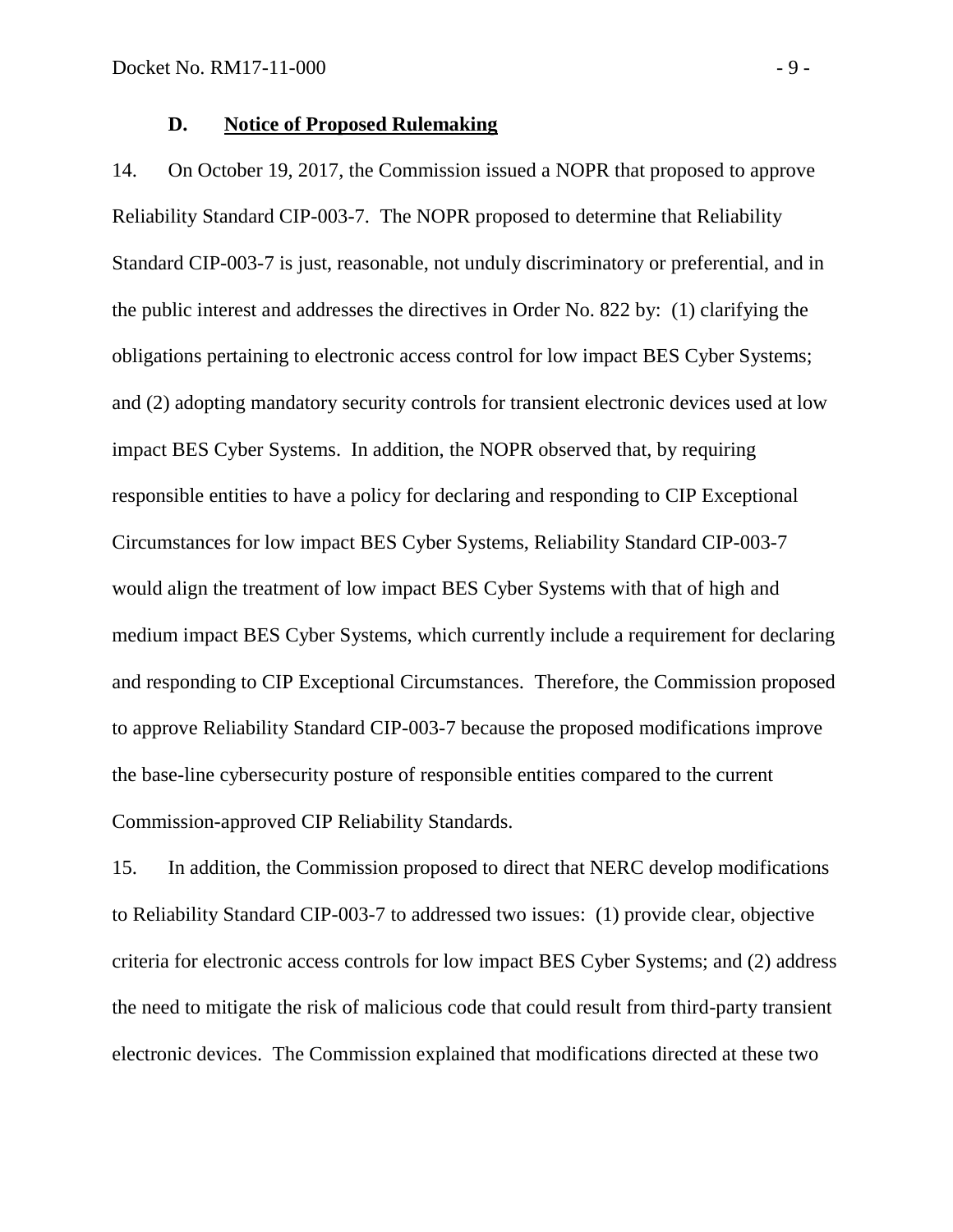concerns will address potential gaps and improve the cyber security posture of responsible entities that must comply with the CIP Reliability Standards.

16. The Commission received comments in response to the NOPR from Jonathan Appelbaum (Appelbaum), Electric Consumers Resource Council (ELCON), North American Electric Reliability Corporation (NERC), Transmission Access Policy Study Group (TAPS), and Trade Associations.<sup>18</sup> We address below the issues raised in the NOPR and comments.

### **II. Discussion**

 $\overline{a}$ 

17. Pursuant to section 215(d)(2) of the FPA, we approve Reliability Standard CIP-003-7 as just, reasonable, not unduly discriminatory or preferential, and in the public interest. Reliability Standard CIP-003-7 addresses the directives in Order No. 822 and is an improvement over the currently-effective, Commission-approved CIP Reliability Standards. Specifically, Reliability Standard CIP-003-7 improves upon the existing CIP Reliability Standards by: (1) clarifying the obligations pertaining to electronic access control for low impact BES Cyber Systems; (2) adopting mandatory security controls for transient electronic devices (e.g., thumb drives, laptop computers, and other portable devices frequently connected to and disconnected from systems) used at low impact BES Cyber Systems; and (3) requiring responsible entities to have a policy for declaring and responding to CIP Exceptional Circumstances related to low impact BES Cyber Systems. We also approve NERC's proposed implementation plan and violation risk factor and

**<sup>18</sup>** Trade Associations represent American Public Power Association, Edison Electric Institute, and National Rural Electric Cooperative Association.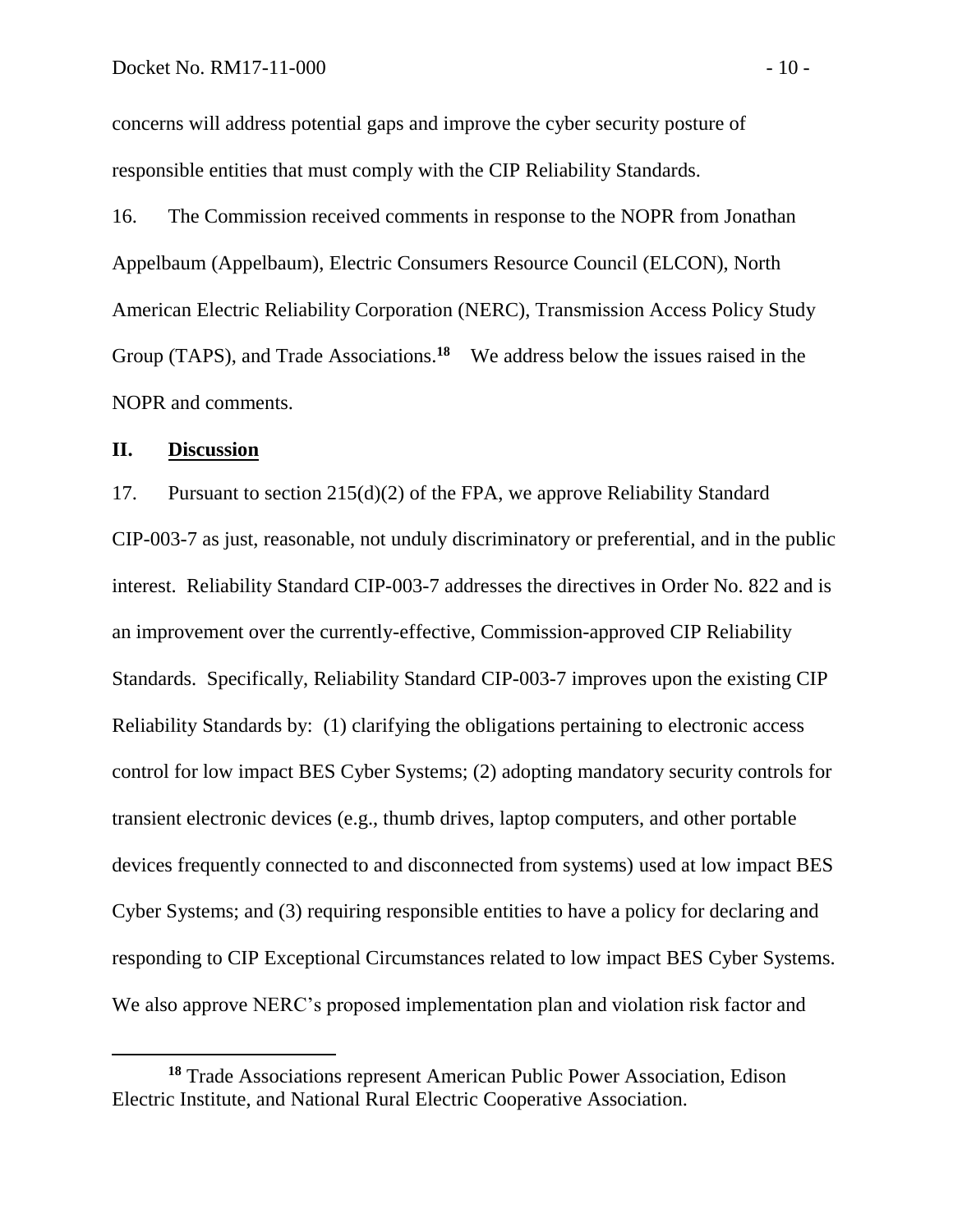violation severity level assignments. Finally, we approve NERC's proposed revised definitions for inclusion in the NERC Glossary.

18. In addition, as discussed below, pursuant to section 215(d)(5) of the FPA, we adopt the NOPR proposal and direct NERC to develop modifications to the CIP Reliability Standards to mitigate the risk of malicious code that could result from thirdparty transient electronic devices. However, for the reasons discussed below, we determine not to adopt the NOPR proposal to direct NERC to develop criteria for electronic access controls for low impact BES Cyber Systems at this time.

19. Below, we discuss the following matters: (A) criteria for electronic access controls for low impact BES Cyber Systems; (B) mitigation of the risk of malicious code associated with third-party transient electronic devices; and (C) implementation plan and effective date.

# **A. Criteria for Electronic Access Controls for Low Impact BES Cyber Systems**

### **1. NOPR**

20. In the NOPR, the Commission proposed to direct NERC to develop modifications to Section 3 of Attachment 1 to Reliability Standard CIP-003-7 to provide clear, objective criteria for electronic access controls for low impact BES Cyber Systems. **<sup>19</sup>** Specifically, the proposed directive addressed the concern that Reliability Standard CIP-003-7 may not provide adequate electronic access controls for low impact BES Cyber Systems because Reliability Standard CIP-003-7 does not provide clear, objective criteria or measures to

**<sup>19</sup>** NOPR, 161 FERC ¶ 61,047 at P 32.

 $\overline{a}$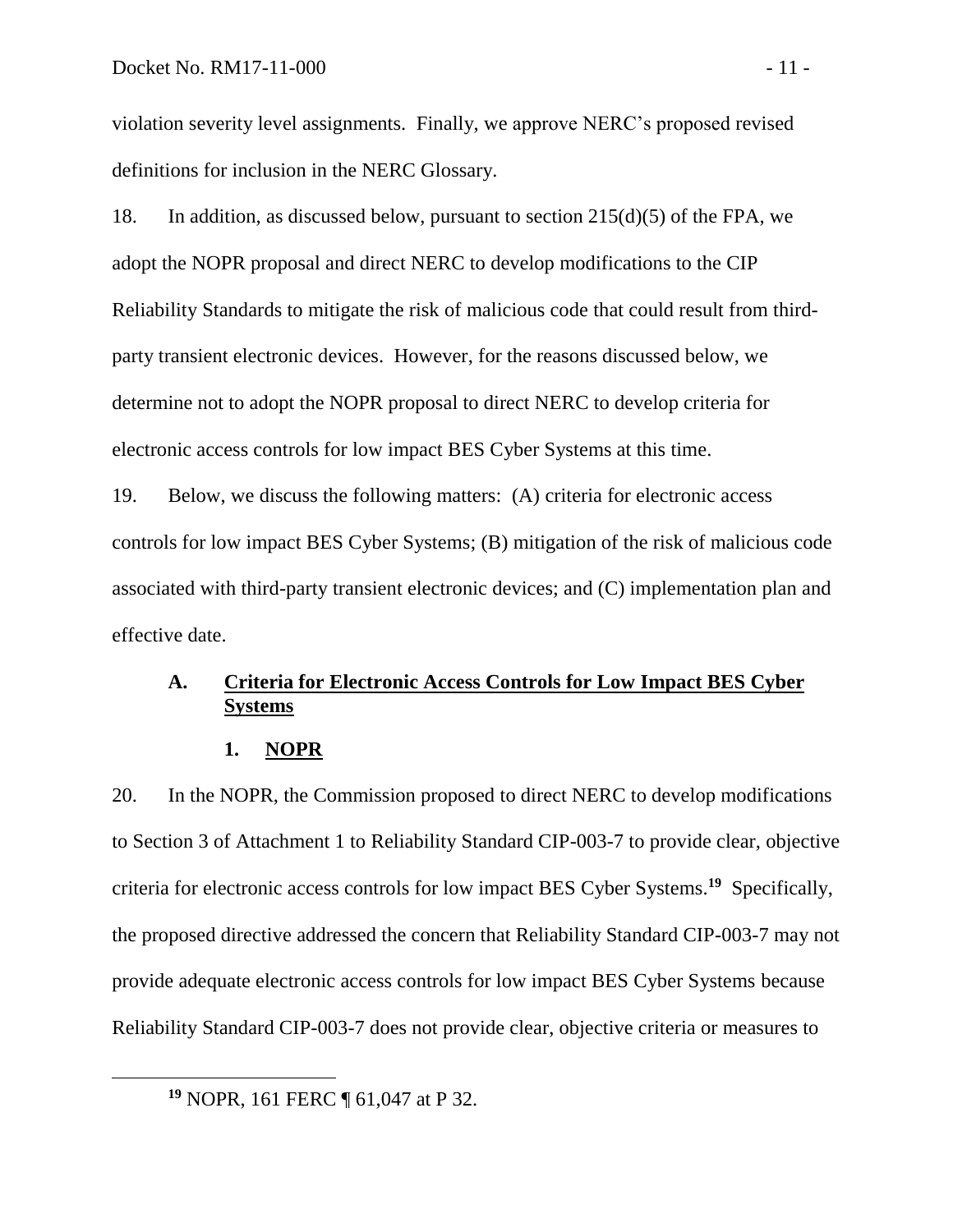assess compliance by independently confirming that the access control strategy adopted by a responsible entity would reasonably meet the security objective of permitting only "necessary inbound and outbound electronic access" to its low impact BES Cyber Systems.<sup>20</sup> The Commission stated that, in order to ensure an objective and consistentlyapplied requirement, the electronic access control plan required in Attachment 1 should require the responsible entity to articulate its access control strategy for a particular set of low impact BES Cyber Systems and provide a technical rationale rooted in security principles explaining how that strategy will reasonably restrict electronic access. In addition, the Commission stated that Attachment 1 should outline basic security principles in order to provide clear, objective criteria or measures to assist in assessing compliance.**<sup>21</sup>**

21. The Commission observed that without clear, objective criteria or measures, auditors will not necessarily have adequate information to assess the reasonableness of the responsible entity's decision with respect to how the responsible entity identified necessary communications or restricted electronic access to specific low impact BES Cyber Systems. The Commission posited that absent such information, it is possible that an auditor could assess a violation where an entity adequately protected its low impact

**<sup>20</sup>** *Id.* P 28.

**<sup>21</sup>** *Id.* P 29.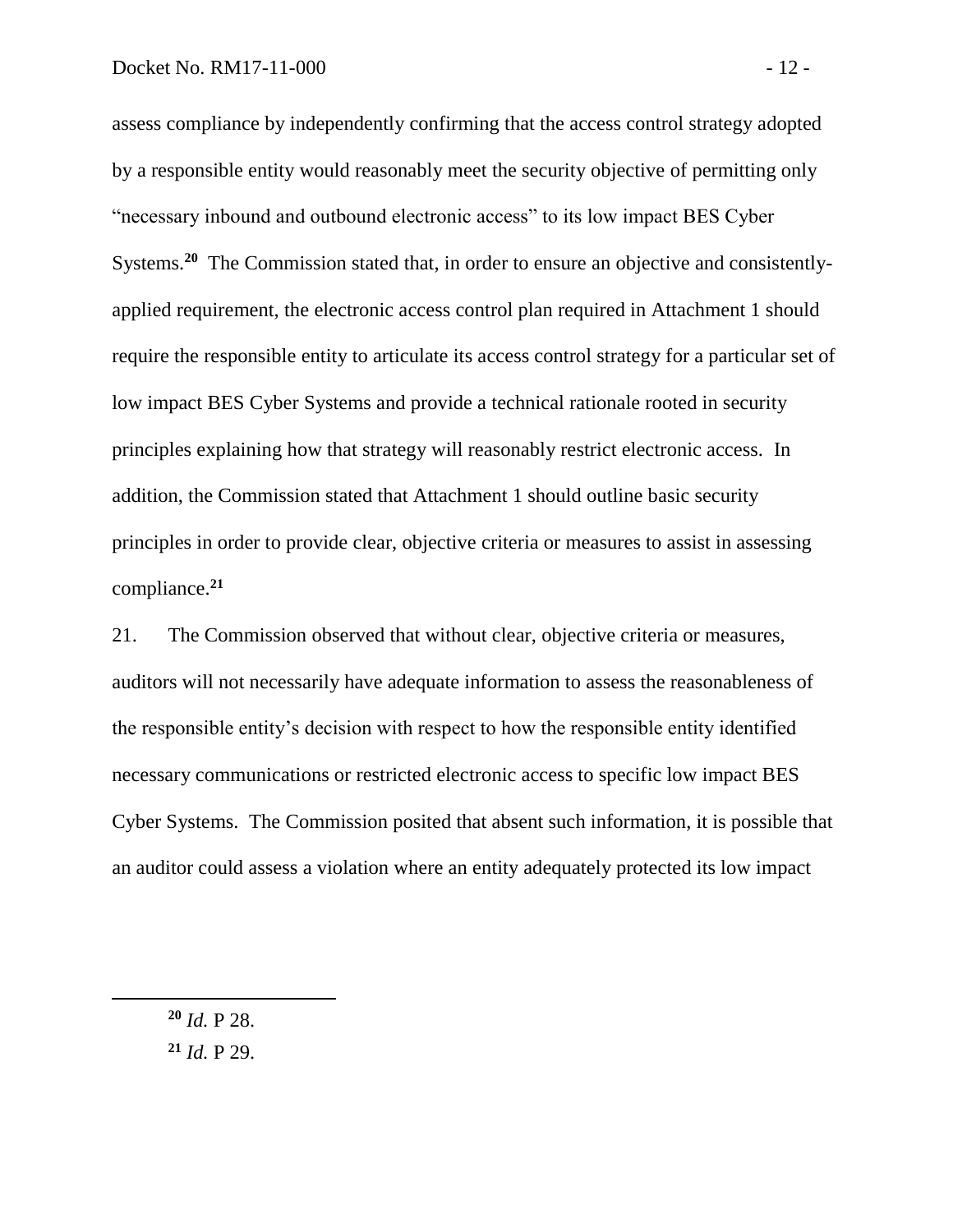BES Cyber Systems or fail to recognize a situation where additional protections are necessary to meet the security objective of the Reliability Standard.**<sup>22</sup>**

# **2. Comments**

22. NERC acknowledges the NOPR concerns but comments that a directive "may not be necessary."**<sup>23</sup>** Specifically, NERC asserts that "Responsible Entities must provide auditors sufficient information to allow the auditors to properly assess compliance with section 3.1" of Reliability Standard CIP-003-7.<sup>24</sup> NERC contends that Section 3.1 "articulates a clear security objective: permit only necessary inbound and outbound access to low impact BES Cyber Systems."**<sup>25</sup>** NERC explains that Section 3.1 is not prescriptive due to the wide array of low impact BES Cyber Systems and their lower risk to bulk electric system reliability, but, while Section 3.1 grants responsible entities flexibility, "a Responsible Entity must demonstrate that its electronic access permissions and controls are consistent with the security objective.<sup>"26</sup> Specifically, NERC maintains that a responsible entity "must document the necessity of its inbound and outbound electronic access permissions and provide justification of the need for such access."**<sup>27</sup>**

**<sup>22</sup>** *Id.*

 $\overline{a}$ 

**<sup>25</sup>** *Id.*

**<sup>26</sup>** *Id.* at 3-4.

**<sup>27</sup>** *Id.* at 4 (citing NERC Petition at 22).

**<sup>23</sup>** NERC Comments at 3.

**<sup>24</sup>** *Id.* (citing NERC Petition at 21-24).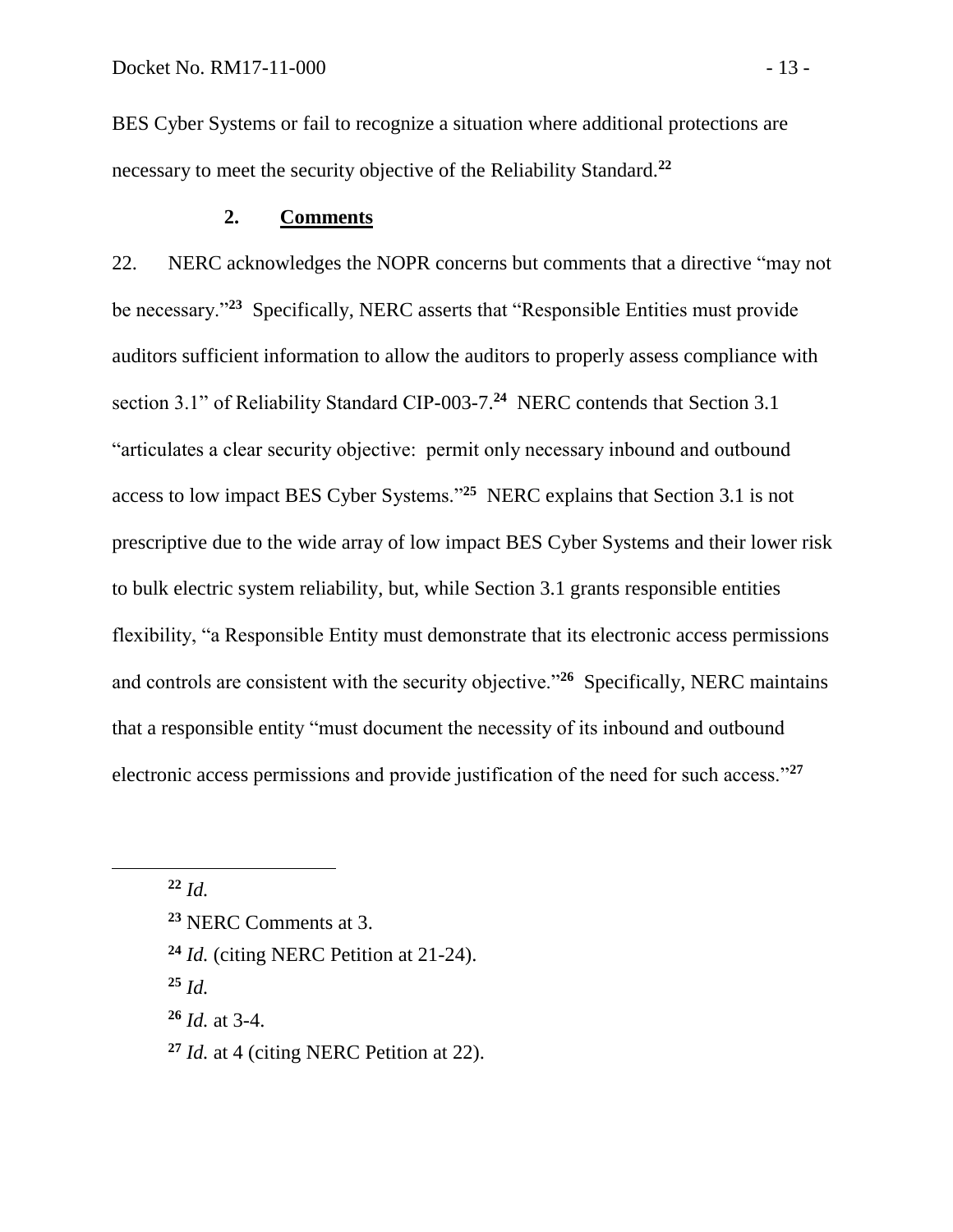NERC states further that "[i]f a Responsible Entity fails to articulate a reasonable business or operational need for the electronic access permission, the ERO Enterprise would find that the Responsible Entity did not comply with Section 3.1."**<sup>28</sup>** NERC continues that "[c]onsistent with the intent of the Commission's proposed directive, the Responsible Entity would have to articulate its access control strategy for the low impact BES Cyber System and provide a technical rationale rooted in security principles, explaining how that strategy will reasonably restrict electronic access."<sup>29</sup> NERC states that if a responsible entity "fails to demonstrate that its chosen electronic access controls are properly designed and implemented to meet the security objective, the ERO Enterprise would find that the Responsible Entity did not comply with Section 3.1" of Reliability Standard CIP-003-7.**<sup>30</sup>**

23. NERC concludes that while the Commission's proposed directive may not be necessary and could potentially be an inefficient use of NERC and industry resources, "[a]rticulating objective criteria for electronic access controls for low impact BES Cyber Systems may improve clarity and auditability, and help ensure that entities implement effective electronic access controls."**<sup>31</sup>**

24. Trade Associations, TAPS and ELCON do not support the proposed directive, claiming that the proposal would impose additional burdens on registered entities without

**<sup>28</sup>** *Id.*

**<sup>29</sup>** *Id.*

**<sup>30</sup>** *Id.*

**<sup>31</sup>** *Id.* at 5.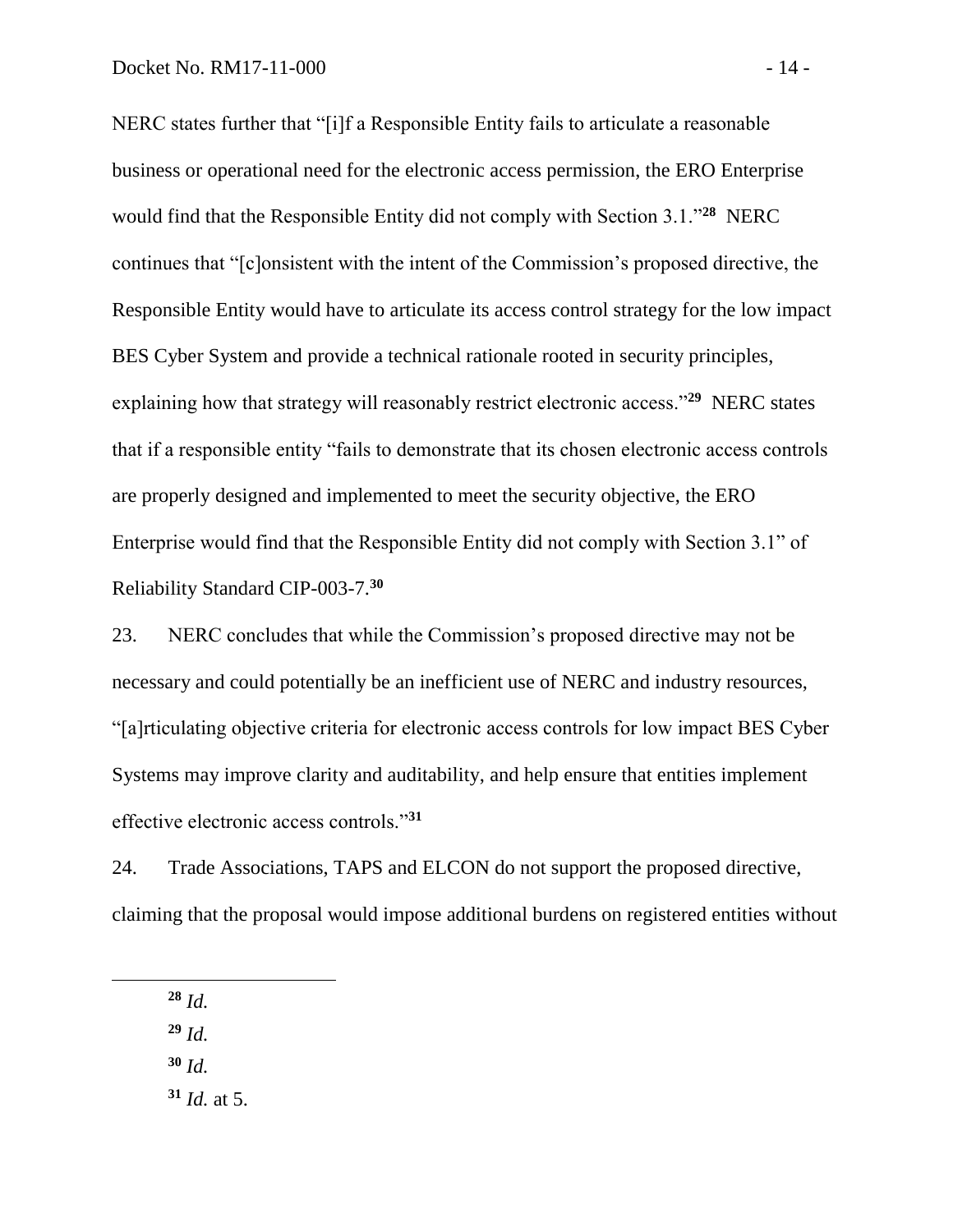a corresponding reliability benefit. Trade Associations and TAPS contend that Section 3 of Attachment 1 to Reliability Standard CIP-003-7 gives responsible entities needed flexibility to develop and implement effective electronic access controls for low impact BES Cyber Systems. TAPS adds that Reliability Standard CIP-003-7 reflects what NERC, through the standard development process, "determined was a technically appropriate tailoring of electronic access controls requirements to low impact BES cyber systems."<sup>32</sup> Trade Associations recommend, as an alternative to the proposed directive, that the Commission approve the proposed Reliability Standard without modification and monitor its concerns, for example, by directing NERC to conduct a study to assess the implementation by responsible entities of Reliability StandardCIP-003-7 electronic access controls to determine whether there are in fact inadequate controls. According to Trade Associations, a fact-driven assessment would help to inform and demonstrate a reliability and security need for future Commission actions related to the CIP Reliability Standards.**<sup>33</sup>**

25. Further, Trade Associations assert that a risk-based approach is essential to allow responsible entities to focus their resources on assets that have a higher impact on bulk electric system reliability. ELCON adds that while it "appreciates the value establishing more tangible criteria for adequate Low-Impact BES Cyber System controls, … the

**<sup>32</sup>** TAPS Comments at 7 (*citing* 16 U.S.C. 824o(d)).

**<sup>33</sup>** Trade Associations Comments at 9.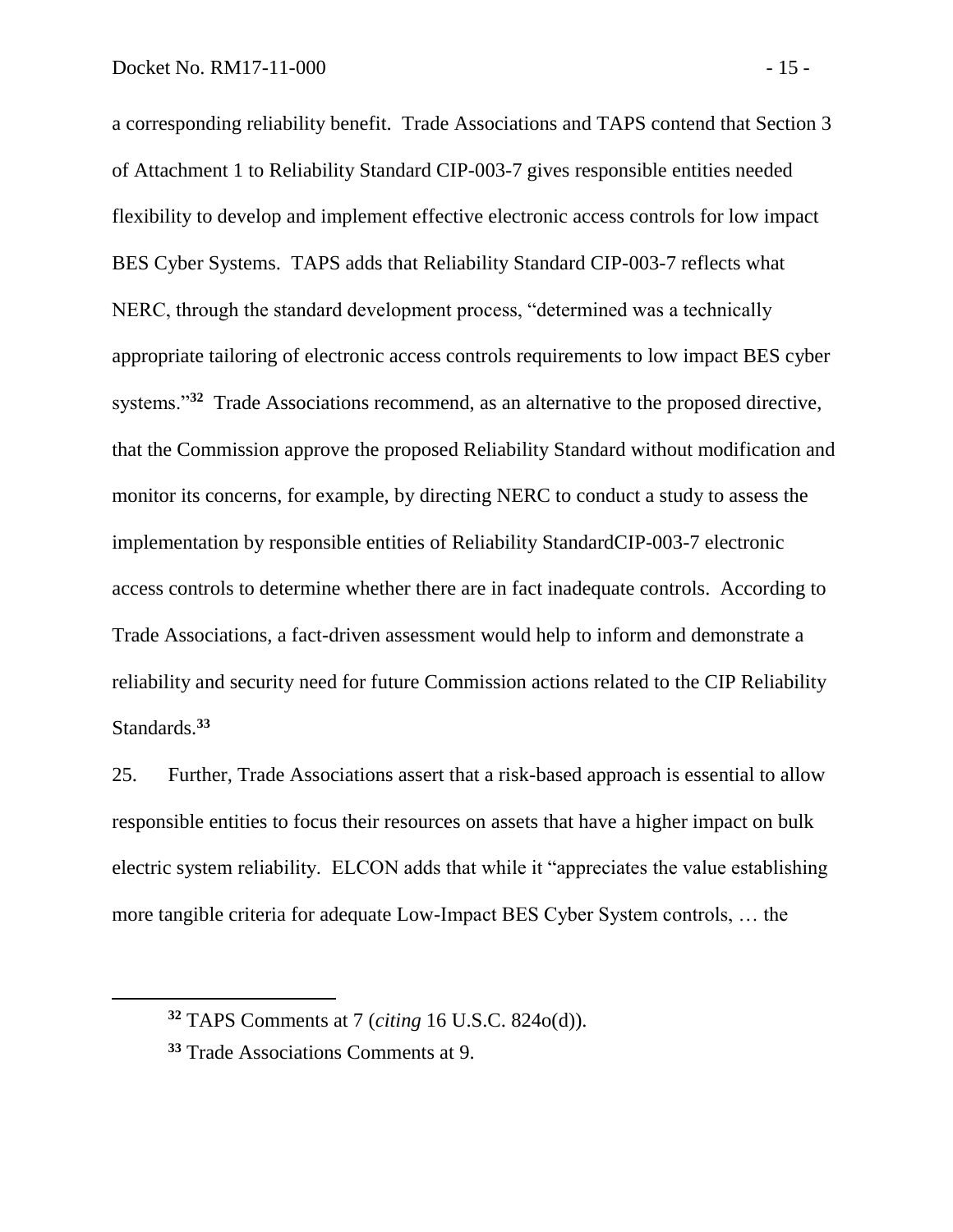additional requirements that the Commission proposes would do nothing to harden a Low-Impact facility against the rapid evolution in cyber warfare."**<sup>34</sup>**

26. Appelbaum supports the proposed directive regarding Section 3 of Attachment 1 to Reliability Standard CIP-003-7. Appelbaum notes that Reliability Standard CIP-003-7 "leaves the choice of controls to the [responsible entity] and leaves an Auditor with no requirement basis to perform an audit."**<sup>35</sup>** Appelbaum states that under "NERC's proposal that each entity establishes their own security plan and only needs to demonstrate compliance and adherence to its plan then … the implementation of security controls will be implemented to various levels of security and differentiated … across the NERC Regions."**<sup>36</sup>** Appelbaum states further that Reliability Standard CIP-003-7 "will result in different auditor conclusions for similarly situated entities implementing similar protections."<sup>37</sup> Appelbaum concludes that "[c]lear requirements are needed to establish a common understanding of the necessary security to be achieved."**<sup>38</sup>**

# **3. Commission Determination**

27. We do not to adopt the proposed directive, but rather adopt the Trade Associations' recommendation for a study and report to be filed with the Commission. We are satisfied with the explanation of NERC and other commenters that Section 3 of

- **<sup>36</sup>** *Id.* at 6.
- **<sup>37</sup>** *Id.* at 7.

**<sup>34</sup>** ELCON Comments at 4.

**<sup>35</sup>** Applebaum Comments at 5.

**<sup>38</sup>** *Id.*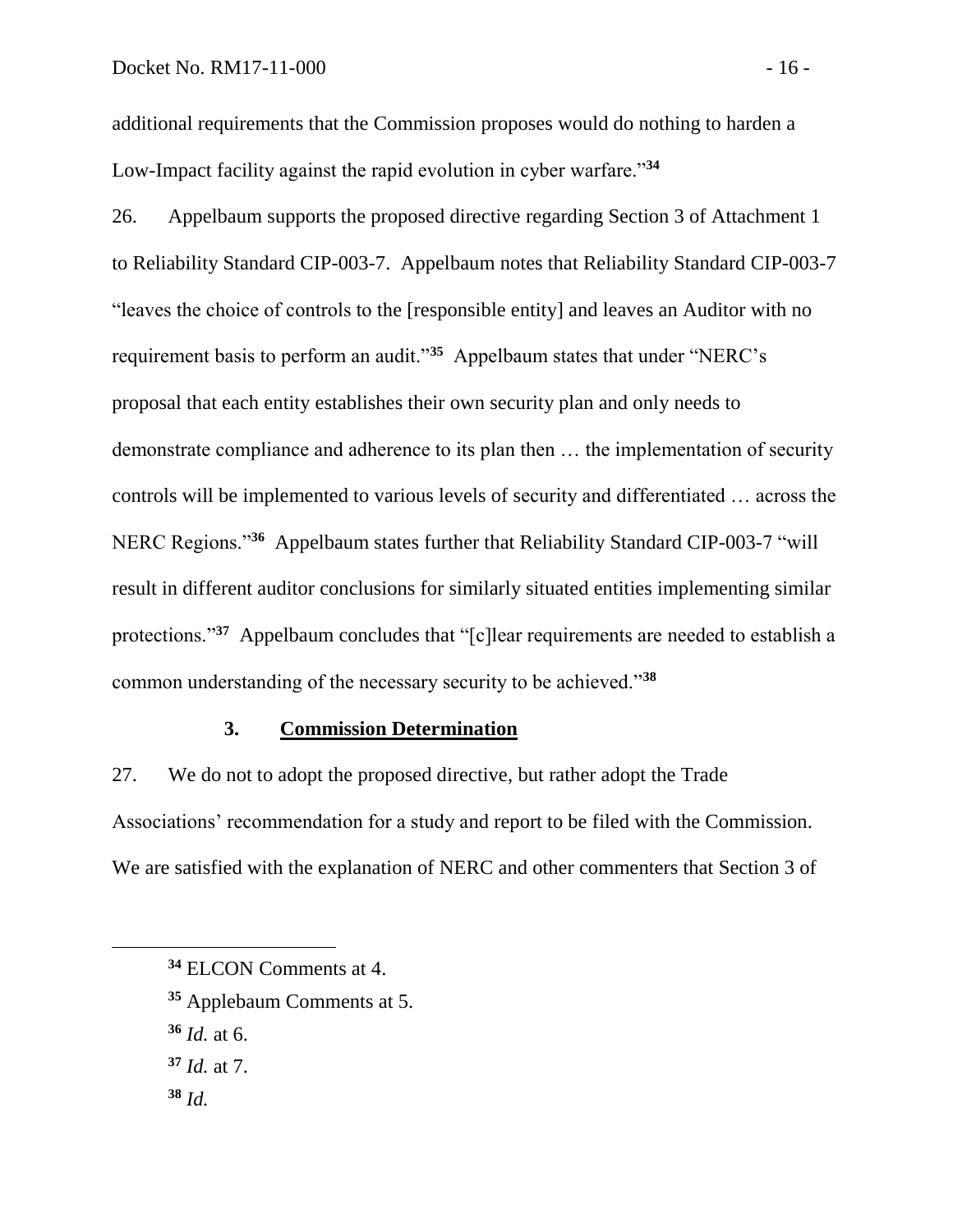Attachment 1 to Reliability Standard CIP-003-7 provides a clear security objective that establishes compliance expectations. Specifically, we are persuaded by commenters that Section 3 of Attachment 1 requires responsible entities to adopt security controls to permit only necessary inbound and outbound electronic access to Cyber Assets connected using a routable protocol to low impact BES Cyber Systems.

28. The concern raised in the NOPR focused on the lack of clear, objective criteria or measures to assess compliance with Reliability Standard CIP-003-7. As noted above, however, NERC states in its comments that responsible entities will be required to demonstrate that electronic access permissions and controls associated with low impact BES Cyber Systems are consistent with the stated security objective. NERC also clarifies that responsible entities will be required to "document the [business or operational] necessity of its inbound and outbound electronic access permissions and provide justification of the need for such access."**<sup>39</sup>** Given NERC's statements, we believe that there will be adequate measures to assess compliance with Reliability Standard CIP-003-7. We expect responsible entities to be able to provide a technically sound explanation as to how their electronic access controls meet the security objective.

29. In response to Appelbaum's comment that auditors will not have a common understanding on which to judge compliance across the ERO enterprise, in view of NERC's comments, we believe that NERC and the Regional Entities will have the ability

 $\overline{a}$ 

**<sup>39</sup>** NERC Comments at 4.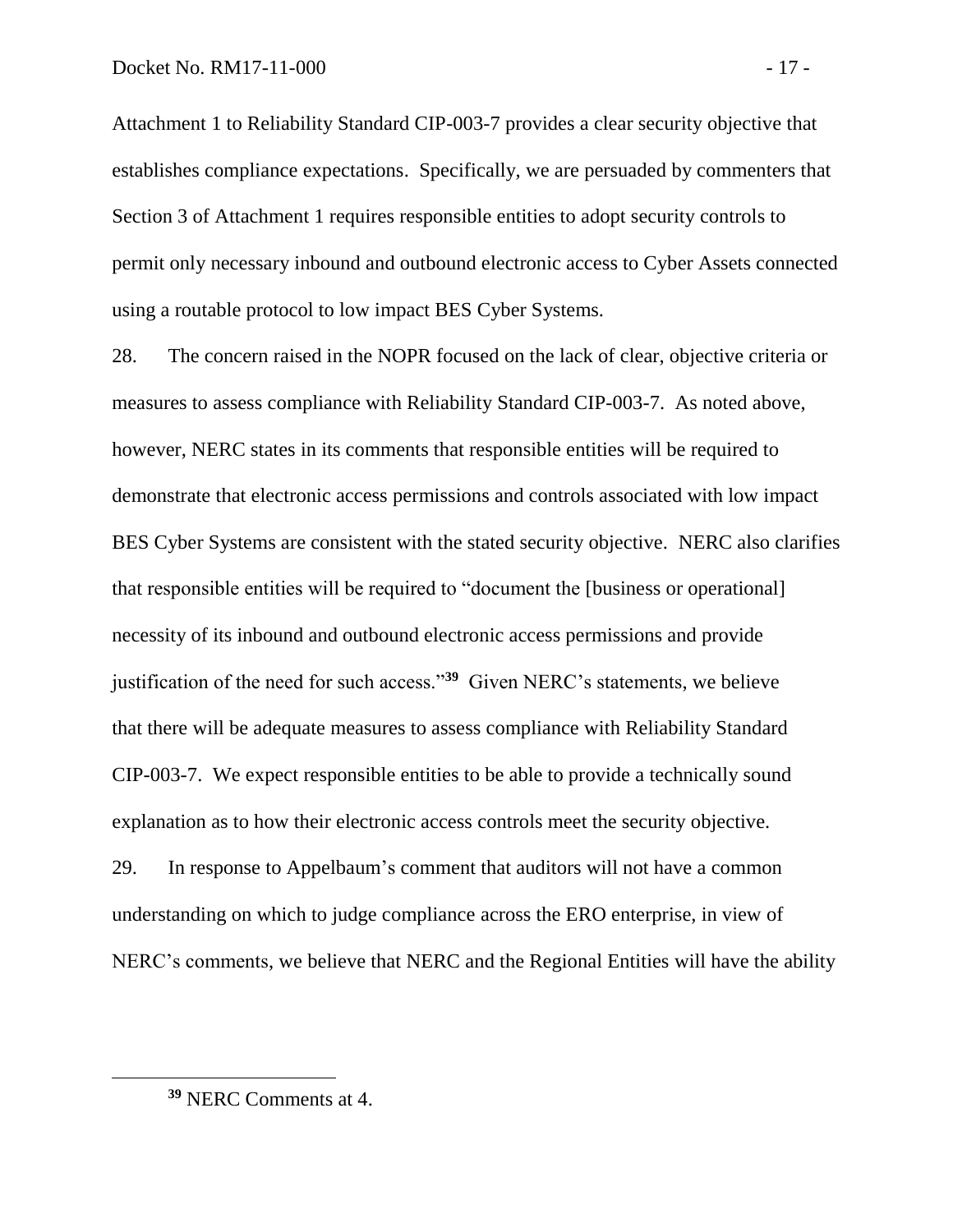### Docket No. RM17-11-000 - 18 -

to assess the effectiveness of a responsible entity's electronic access control plan as well as a responsible entity's adherence to its electronic access control plan.

30. Moreover, to ensure that the security controls are implemented and that Section 3 accomplishes its intended purpose, we adopt Trade Associations' proposal and direct NERC to conduct a study to assess the implementation of Reliability Standard CIP-003-7. **40** The study should address what electronic access controls entities choose to implement and under what circumstances, and whether the electronic access controls adopted by responsible entities provide adequate security, as well as other relevant information found by NERC as a result of the study. NERC must file the study within eighteen months of the effective date of Reliability Standard CIP-003-7. We may revisit the need for modifications to Section 3 of Attachment 1 to Reliability Standard CIP-003-7 if warranted by the study determination, or the results of audits or other compliance procedures.

# **B. Mitigation of the Risk of Malicious Code Associated with Third-Party Transient Electronic Devices**

### **1. NOPR**

31. In the NOPR, the Commission proposed to direct NERC to develop modifications to proposed Section 5 of Attachment 1 to Reliability Standard CIP-003-7 to mitigate the risk of malicious code that could result from third-party transient electronic devices. **41** Specifically, the Commission raised a concern that Reliability Standard CIP-003-7 does

 $\overline{a}$ 

**<sup>40</sup>** Trade Associations Comments at 9.

**<sup>41</sup>** *Id.* P 41.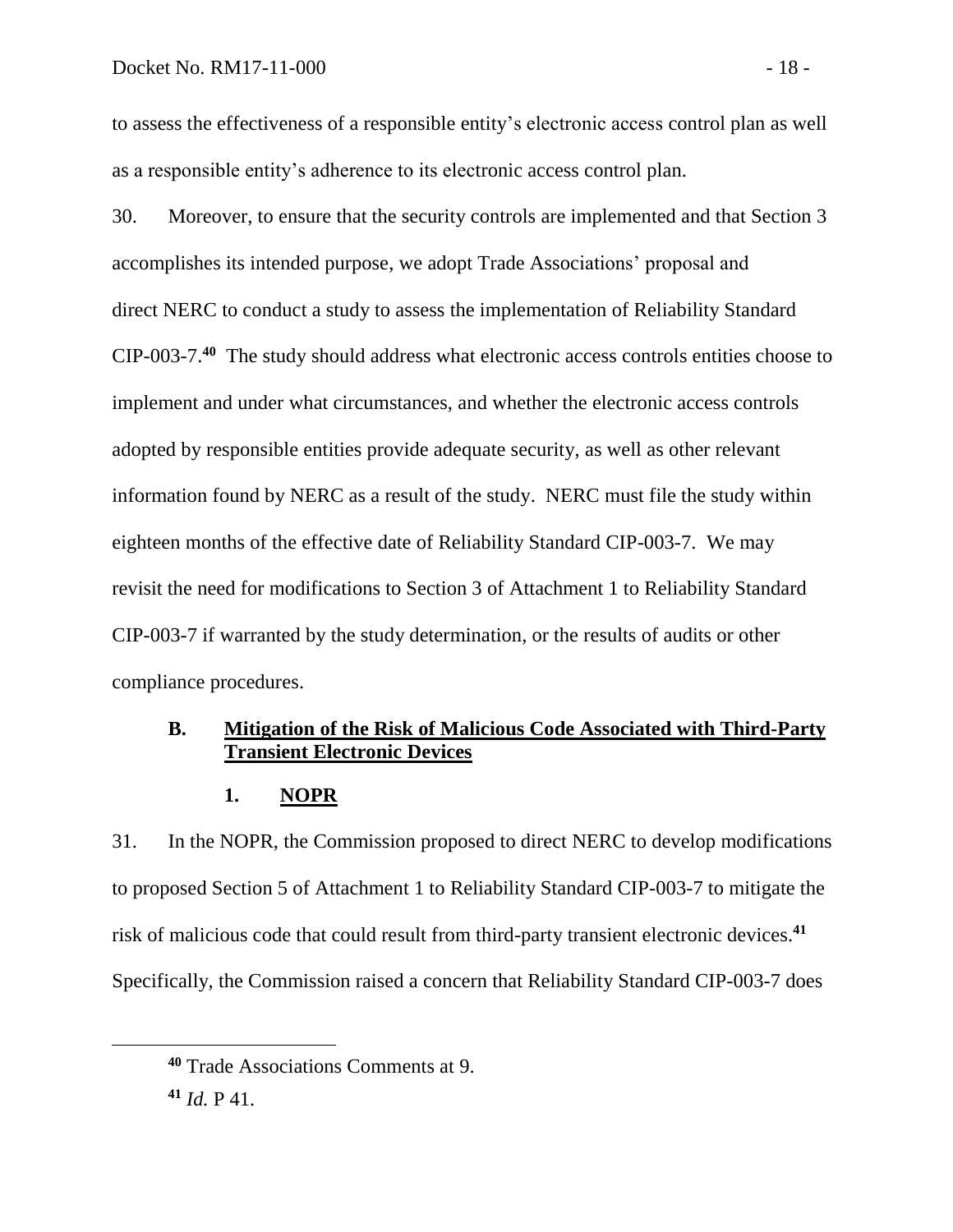not explicitly require mitigation of the introduction of malicious code from third-party managed transient electronic devices, even if the responsible entity determines that the third-party's policies and procedures are inadequate. The Commission noted NERC's statement in its petition that a responsible entity's failure to mitigate this risk "may not constitute compliance."**<sup>42</sup>** The Commission stated that NERC's explanation suggests that, with regard to low impact BES Cyber Systems, the requirement lacks an obligation for a responsible entity to correct any deficiencies that are discovered during a review of thirdparty transient electronic device management practices.

32. The Commission expressed concern that Reliability Standard CIP-003-7 may contain a reliability gap where a responsible entity contracts with a third-party but fails to mitigate potential deficiencies discovered in the third-party's malicious code detection and prevention practices prior to a transient electronic device being connected to a low impact BES Cyber System. The Commission explained that the reliability gap would result from the fact that Reliability Standard CIP-003-7 does not contain: (1) a requirement for the responsible entity to mitigate any malicious code found during the third-party review(s); or  $(2)$  a requirement that the responsible entity take reasonable steps to mitigate the risks of third party malicious code on its systems, if an arrangement cannot be made for the third-party to do so. The Commission observed that without such

**<sup>42</sup>** *Id.* P 39 (*citing* NERC Petition at 30).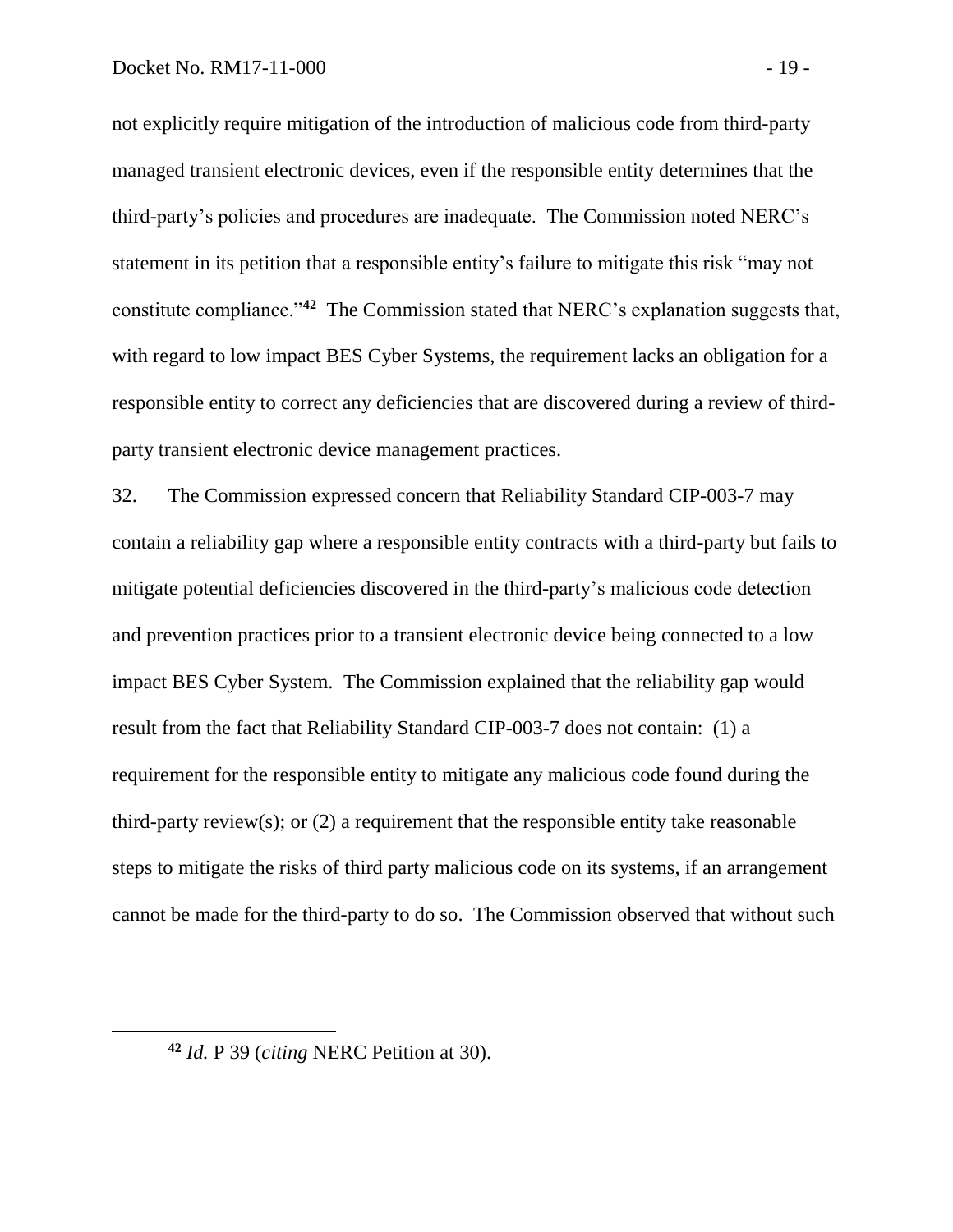obligations responsible entities could, without compliance consequences, simply accept the risk of deficient third-party transient electronic device management practices.**<sup>43</sup>**

33. Therefore, pursuant to section 215(d)(5) of the FPA, the Commission proposed to direct NERC to modify Reliability Standard CIP-003-7 to require responsible entities to implement controls to address the need to mitigate the risk of malicious code that could result from third-party transient electronic devices.

## **2. Comments**

34. NERC states that it "agrees with the Commission that, should a Responsible Entity find that a third party's processes and practices for protecting its transient electronic devices inadequate, the Responsible Entity must be required to take mitigating action prior to connecting third-party transient electronic devices to a low impact BES Cyber System."<sup>44</sup> According to NERC, "failure to take mitigating action in this circumstance[] could result in a finding of noncompliance with Section 5 of Attachment 1."**<sup>45</sup>** NERC, therefore, asserts that "the proposed directive may not be necessary and may be an inefficient use of NERC and industry resources."**<sup>46</sup>** NERC observes, however, that

**<sup>43</sup>** *Id.* P 40 (*citing* Order No. 706, 122 FERC ¶ 61,040 at P 150 (rejecting the concept of acceptance of risk in the CIP Reliability Standards)).

**<sup>44</sup>** NERC Comments at 6 (citing NERC Petition at 29).

**<sup>45</sup>** *Id.*

**<sup>46</sup>** *Id.*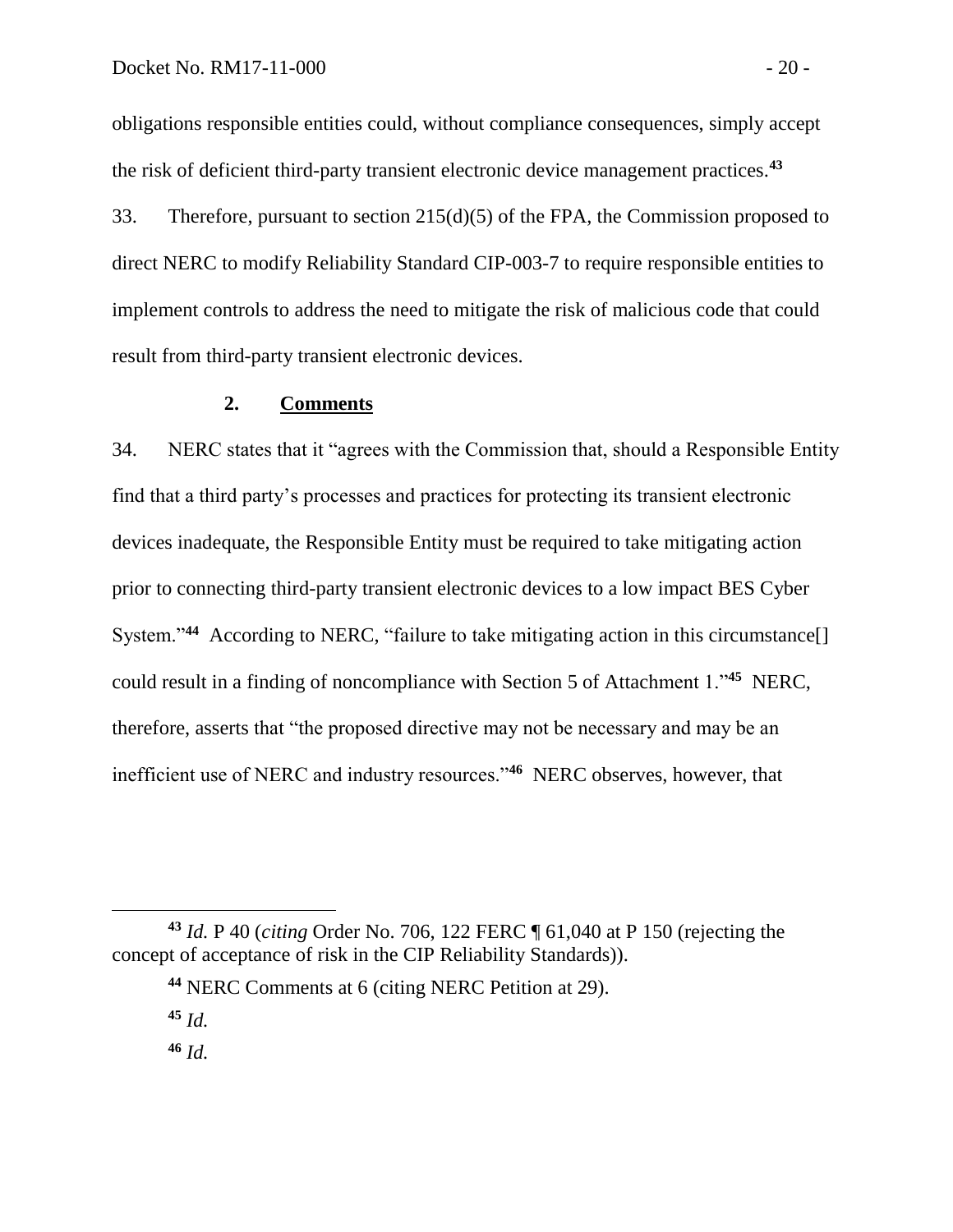"[m]odifying proposed Section 5 to explicitly include a mitigation requirement for thirdpart[y] devices may remove any doubt about compliance expectations."**<sup>47</sup>**

35. Trade Associations and ELCON do not support the proposed directive. Trade Associations contend that "[a]lthough Section 5.2 [of Attachment 1 to CIP-003-7] does not explicitly require the responsible entity to mitigate the introduction of malicious code, risk mitigation is an explicit obligation under Section 5."**<sup>48</sup>** Trade Associations state that if a responsible entity's plan does not "achieve the objective of mitigating the risk of the introduction of malicious code to low impact BES Cyber Systems through the use of Transient Cyber Assets … then the plan will not comply with Section 5."**<sup>49</sup>** Trade Associations maintains that the "intent of the requirement is made clear in the Supplemental Material for Section 5 and 5.2, which both require the responsible entities to document how they will mitigate the introduction of malicious code."**<sup>50</sup>** Trade Associations note in a footnote that:

> Although the Supplemental Material does not create binding obligations on responsible entities, the text of the Supplemental Material in the Proposed Standard further clarifies and reinforces that the binding requirements found in CIP-003-7, Attachment 1, Section 5 include the obligation to take additional steps if a third-party's practices do not meet the security objective.**<sup>51</sup>**

**<sup>47</sup>** *Id.*

**<sup>50</sup>** *Id.*

**<sup>51</sup>** *Id.*

**<sup>48</sup>** Trade Associations Comments at 10.

**<sup>49</sup>** *Id.* at 11.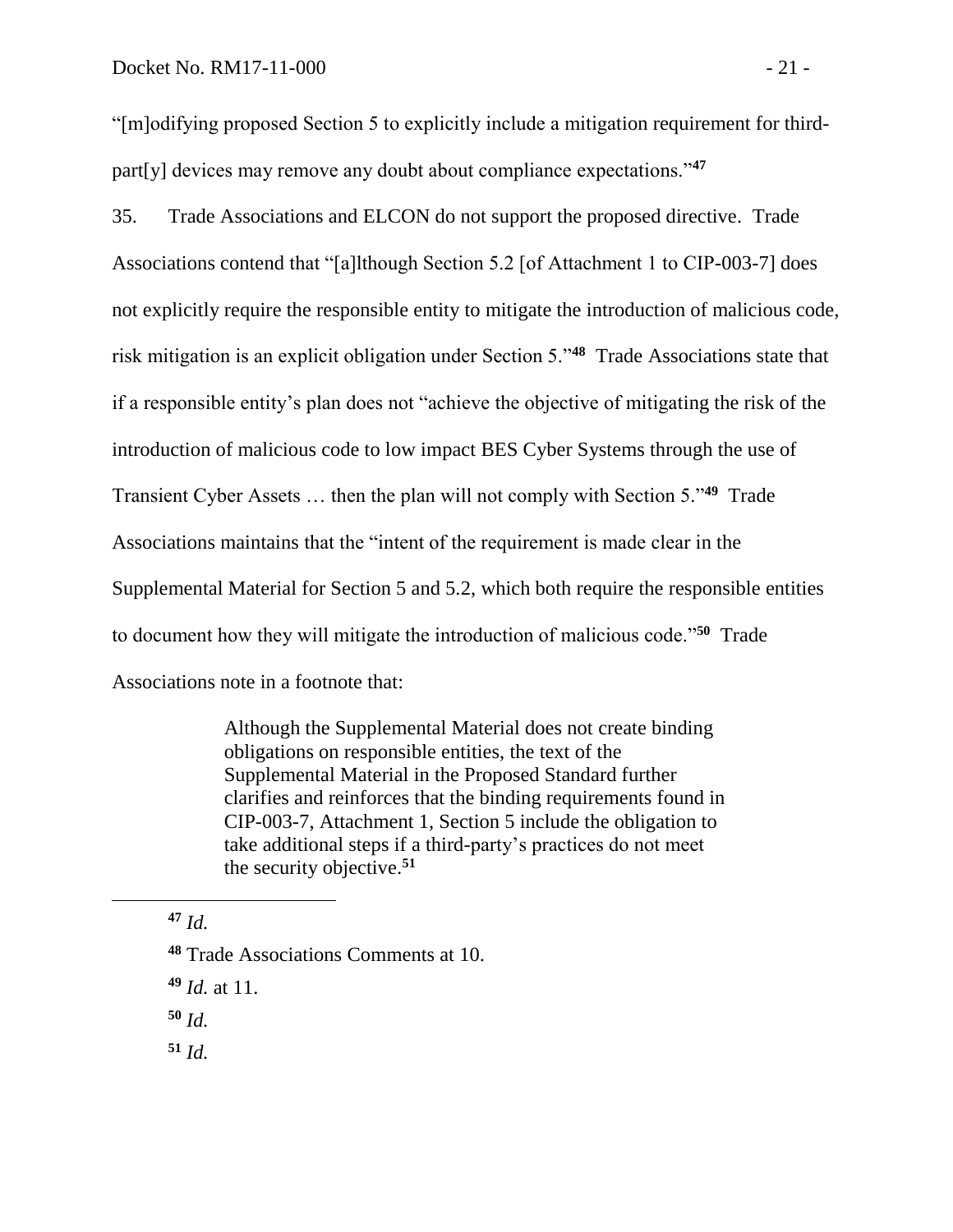Trade Associations conclude that the Commission should approve Reliability Standard CIP-003-7 without modification.

36. ELCON states that "the requirement for a Low-Impact BES Cyber System owner or operator to actively mitigate deficiencies in third party's anti-virus security programs does exist in [Section 5 of Attachment 1 to Reliability Standard CIP-003-7]."**<sup>52</sup>** ELCON states that the opening paragraph of Section 5, which requires responsible entities to implement one or more plans to "achieve the objective of mitigating the risk of the introduction of malicious code to low impact BES Cyber Systems through the use of Transient Cyber Assets or Removable Media," establishes an obligation to mitigate any identified deficiencies. ELCON contends that the objective of mitigating the risk "cannot be reached if the Responsible Entity allows a third party to connect an insufficiently evaluated [Transient Cyber Asset] to a Low-Impact BES Cyber System."**<sup>53</sup>** ELCON argues that the "positioning of the requirement in the opening paragraph of Section 5 assures that mitigating actions must be taken to address deficiencies detected" with responsible entity-owned Transient Cyber Assets, vendor-owned Transient Cyber Assets, and Removable Media.**<sup>54</sup>**

**<sup>52</sup>** ELCON Comments at 4 (emphasis in original).

**<sup>53</sup>** *Id.* at 4-5.

**<sup>54</sup>** *Id.* at 5.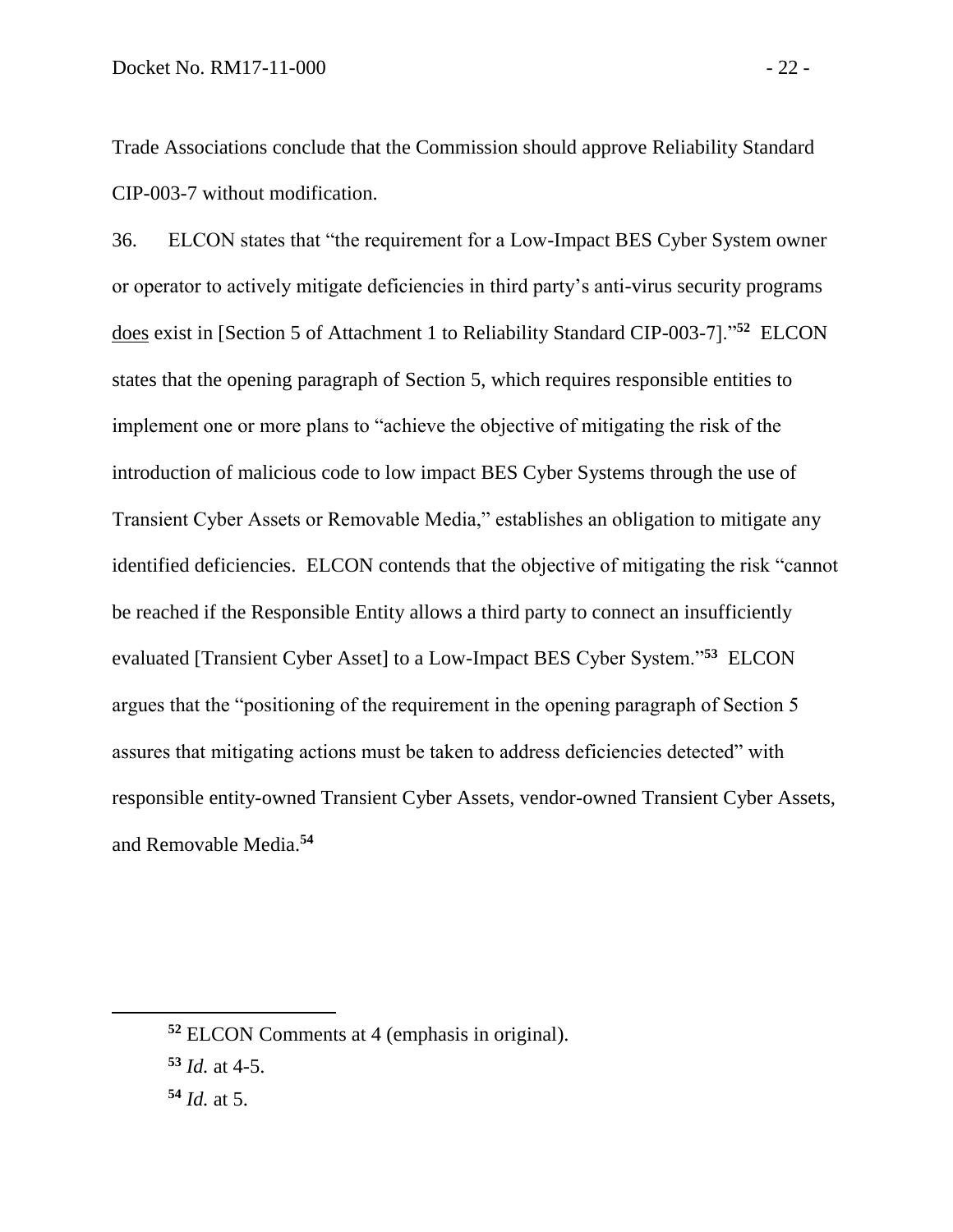#### **3. Commission Determination**

37. We adopt the NOPR proposal and, pursuant to section 215(d)(5) of the FPA, direct that NERC develop modifications to Reliability Standard CIP-003-7 to address our concern and ensure that responsible entities implement controls to mitigate the risk of malicious code that could result from third-party transient electronic devices. NERC could satisfactorily address the identified concern, for example, by modifying Section 5 of Attachment 1 to CIP-003-7 to clarify that responsible entities must implement controls to mitigate the risk of malicious code that could result from the use of third-party transient electronic devices.

38. The directed modification will improve the security posture of responsible entities by clarifying compliance expectations. While commenters claim that the provision is sufficiently clear and ask the Commission not to adopt the proposal, all commenters agree that there is not an explicit requirement to mitigate the threat of malicious code that could result from third-party transient electronic devices. While Trade Associations state that Section 5.2 of Attachment 1 does not explicitly require the mitigation of malicious code, Trade Associations and ELCON suggest that Section 5 generally requires risk mitigation. While commenters agree that, at least implicitly, the mitigation of malicious code is an obligation, the lack of a clear requirement could lead to confusion in both the development of a compliance plan and in the implementation of a compliance plan. In addition, although NERC contends that the proposed directive may not be necessary, NERC agrees that modifying Reliability Standard CIP-003-7 to address the mitigation of malicious code explicitly could clarify compliance obligations.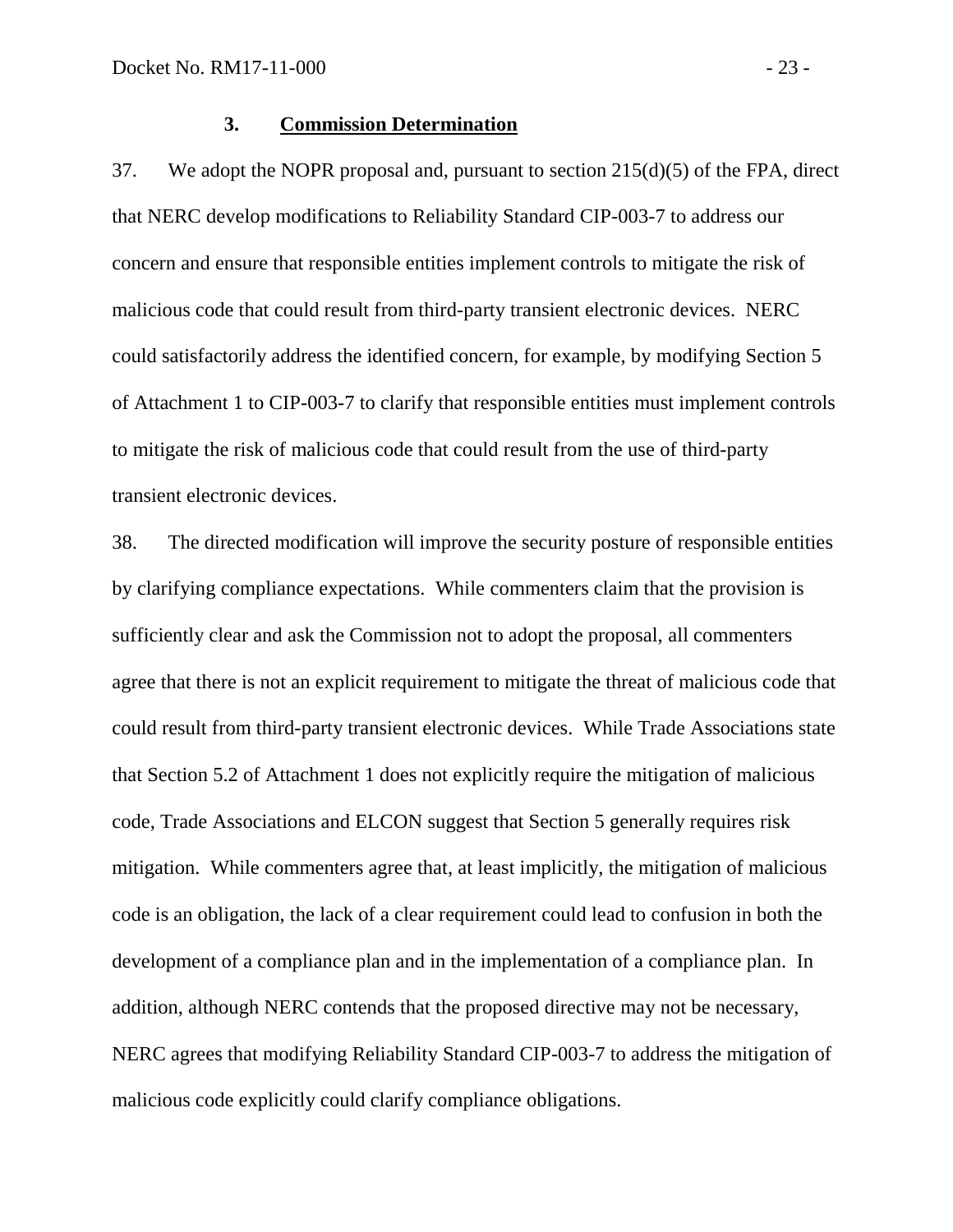39. Therefore, pursuant to FPA section 215(d)(5), we direct NERC to develop and submit modifications to Reliability Standard CIP-003-7 to include an explicit requirement that responsible entities implement controls to mitigate the risk of malicious code that could result from third-party transient electronic devices.

# **C. Implementation Plan and Effective Date**

## **NERC Petition**

40. In its petition, NERC requests an effective date for Reliability Standard CIP-003-7 and the revised definitions of Transient Cyber Asset and Removable Media on the first day of the first calendar quarter that is eighteen months after the effective date of the Commission's order approving the Reliability Standard. NERC explains that the implementation plan does not alter the previously-approved compliance dates for Reliability Standard CIP-003-6 other than the compliance date for Reliability Standard CIP-003-6, Requirement R2, Attachment 1, Sections 2 and 3, which would be replaced with the effective date for Reliability Standard CIP-003-7. NERC also proposes that the retirement of Reliability Standard CIP-003-6 and the associated definitions become effective on the effective date of Reliability Standard CIP-003-7. **55**

41. The NOPR proposed to approve NERC's implementation plan and effective date for Reliability Standard CIP-003-7. The Commission did not receive any comments regarding this aspect of the NOPR. Accordingly, we approve NERC's proposed implementation plan and effective date.

 $\overline{a}$ 

**<sup>55</sup>** *Id.*, Exhibit C (Implementation Plan).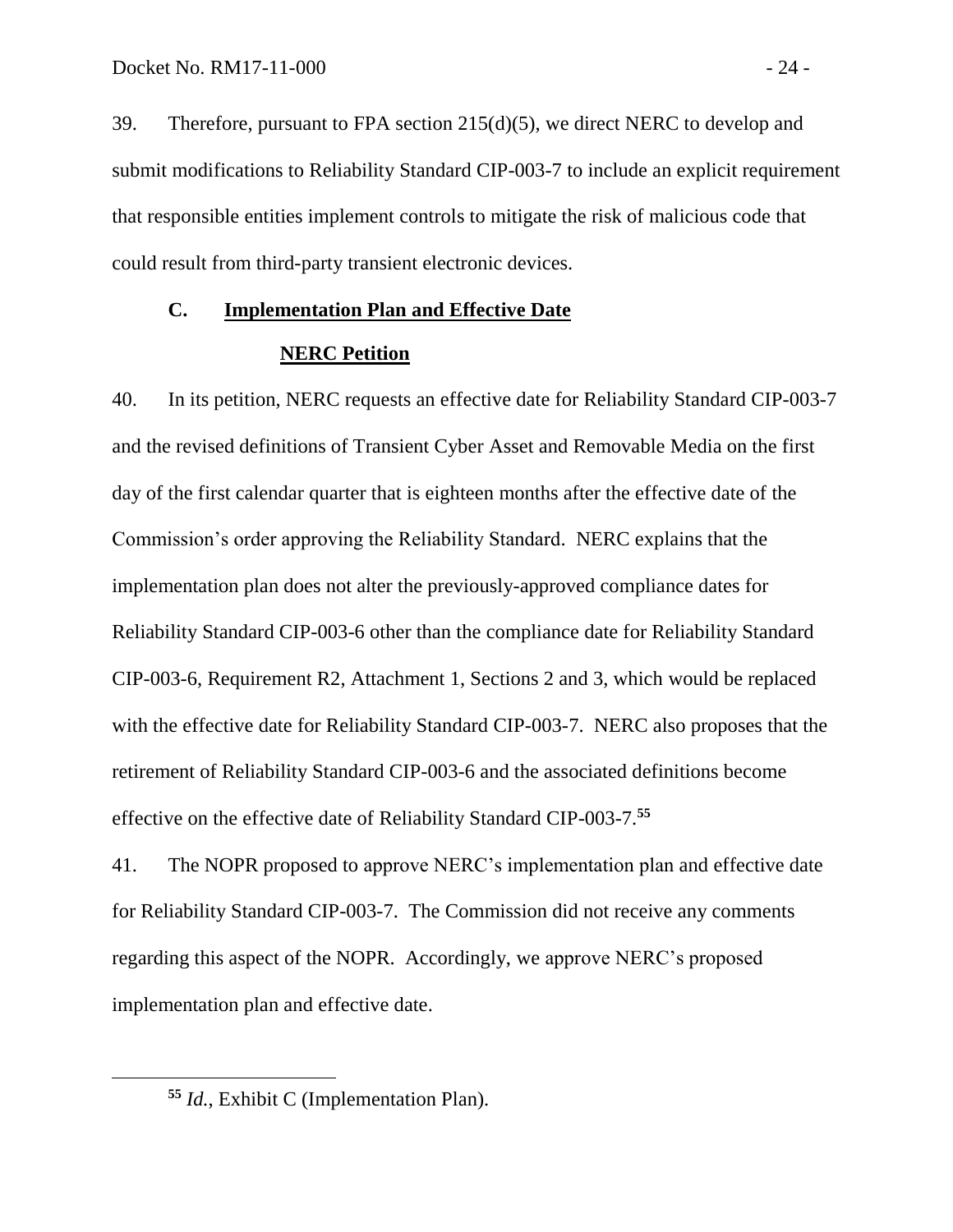## **III. Information Collection Statement**

42. The FERC-725B information collection requirements contained in this Final Rule are subject to review by the Office of Management and Budget (OMB) under section 3507(d) of the Paperwork Reduction Act of 1995.**<sup>56</sup>** OMB's regulations require approval of certain information collection requirements imposed by agency rules.**<sup>57</sup>** Upon approval of a collection of information, OMB will assign an OMB control number and expiration date. Respondents subject to the filing requirements of this rule will not be penalized for failing to respond to these collections of information unless the collections of information display a valid OMB control number. The Commission solicits comments on the Commission's need for this information, whether the information will have practical utility, the accuracy of the burden estimates, ways to enhance the quality, utility, and clarity of the information to be collected or retained, and any suggested methods for minimizing respondents' burden, including the use of automated information techniques. 43. The Commission bases its paperwork burden estimates on the changes in paperwork burden presented by the proposed revision to CIP Reliability Standard CIP-003-7 as compared to the current Commission-approved Reliability Standard CIP-003-6. The Commission has already addressed the burden of implementing Reliability Standard CIP-003-6. **58** As discussed above, the immediate rulemaking addresses three areas of modification to the CIP Reliability Standards: (1) clarifying the

**<sup>56</sup>** 44 U.S.C. 3507(d) (2012).

**<sup>57</sup>** 5 CFR 1320.11 (2017).

**<sup>58</sup>** *See* Order No. 822, 154 FERC ¶ 61,037 at PP 84-88.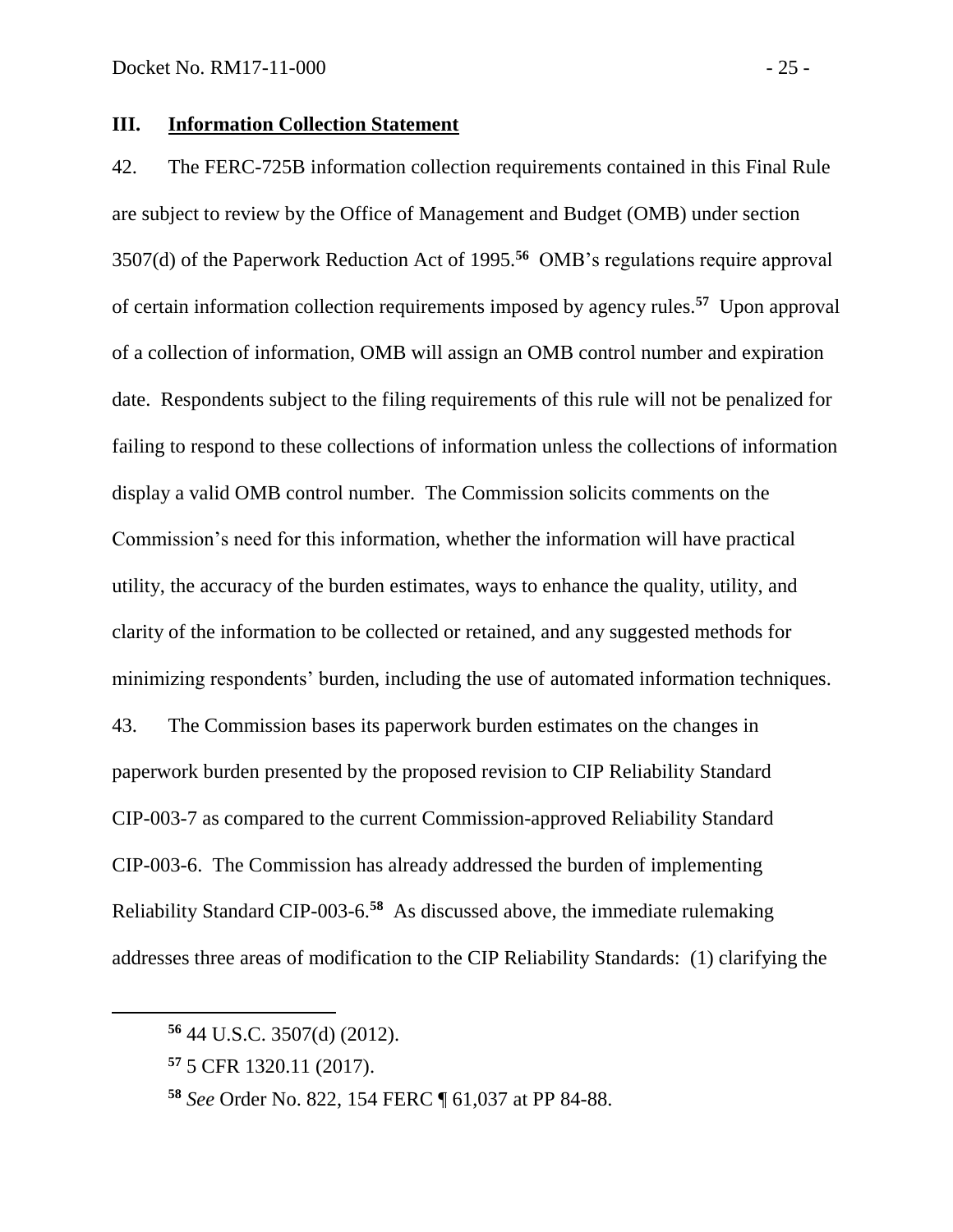$\overline{a}$ 

obligations pertaining to electronic access control for low impact BES Cyber Systems; (2) adopting mandatory security controls for transient electronic devices (e.g., thumb drives, laptop computers, and other portable devices frequently connected to and disconnected from systems) used at low impact BES Cyber Systems; and (3) requiring responsible entities to have a policy for declaring and responding to CIP Exceptional Circumstances related to low impact BES Cyber Systems.

44. The NERC Compliance Registry, as of September 2017, identifies approximately 1,320 U.S. entities that are subject to mandatory compliance with Reliability Standards. Of this total, we estimate that 1,100 entities will face an increased paperwork burden under Reliability Standard CIP 003-7, estimating that a majority of these entities will have one or more low impact BES Cyber Systems. Based on these assumptions, we estimate the following reporting burden:

| <b>RM17-11-000 Final Rule</b>                                                                  |                    |                      |                                  |                        |                    |                              |  |  |  |  |  |
|------------------------------------------------------------------------------------------------|--------------------|----------------------|----------------------------------|------------------------|--------------------|------------------------------|--|--|--|--|--|
| (Mandatory Reliability Standards for Critical Infrastructure Protection Reliability Standards) |                    |                      |                                  |                        |                    |                              |  |  |  |  |  |
|                                                                                                |                    |                      |                                  |                        | <b>Total</b>       |                              |  |  |  |  |  |
|                                                                                                |                    |                      |                                  |                        | Annual             |                              |  |  |  |  |  |
|                                                                                                |                    | Annual               |                                  | Average                | <b>Burden</b>      |                              |  |  |  |  |  |
|                                                                                                |                    | Number of            | <b>Total</b>                     | Burden &               | Hours &            | Cost per                     |  |  |  |  |  |
|                                                                                                | Number of          | <b>Responses per</b> | Number of                        | <b>Cost Per</b>        | <b>Total</b>       | <b>Respondent</b>            |  |  |  |  |  |
|                                                                                                | <b>Respondents</b> | <b>Respondent</b>    | <b>Responses</b>                 | Response <sup>59</sup> | <b>Annual Cost</b> | $\left( \mathcal{S} \right)$ |  |  |  |  |  |
|                                                                                                | (1)                | (2)                  | $(1)$ <sup>*</sup> $(2)$ = $(3)$ | (4)                    | $(3)*(4)=(5)$      | $(5)\div(1)$                 |  |  |  |  |  |

**<sup>59</sup>** The loaded hourly wage figure (includes benefits) is based on the average of three occupational categories for 2016 found on the Bureau of Labor Statistics website [\(http://www.bls.gov/oes/current/naics2\\_22.htm\)](http://www.bls.gov/oes/current/naics2_22.htm):

Legal (Occupation Code: 23-0000): \$143.68

Electrical Engineer (Occupation Code: 17-2071): \$68.12

Office and Administrative Support (Occupation Code: 43-0000): \$40.89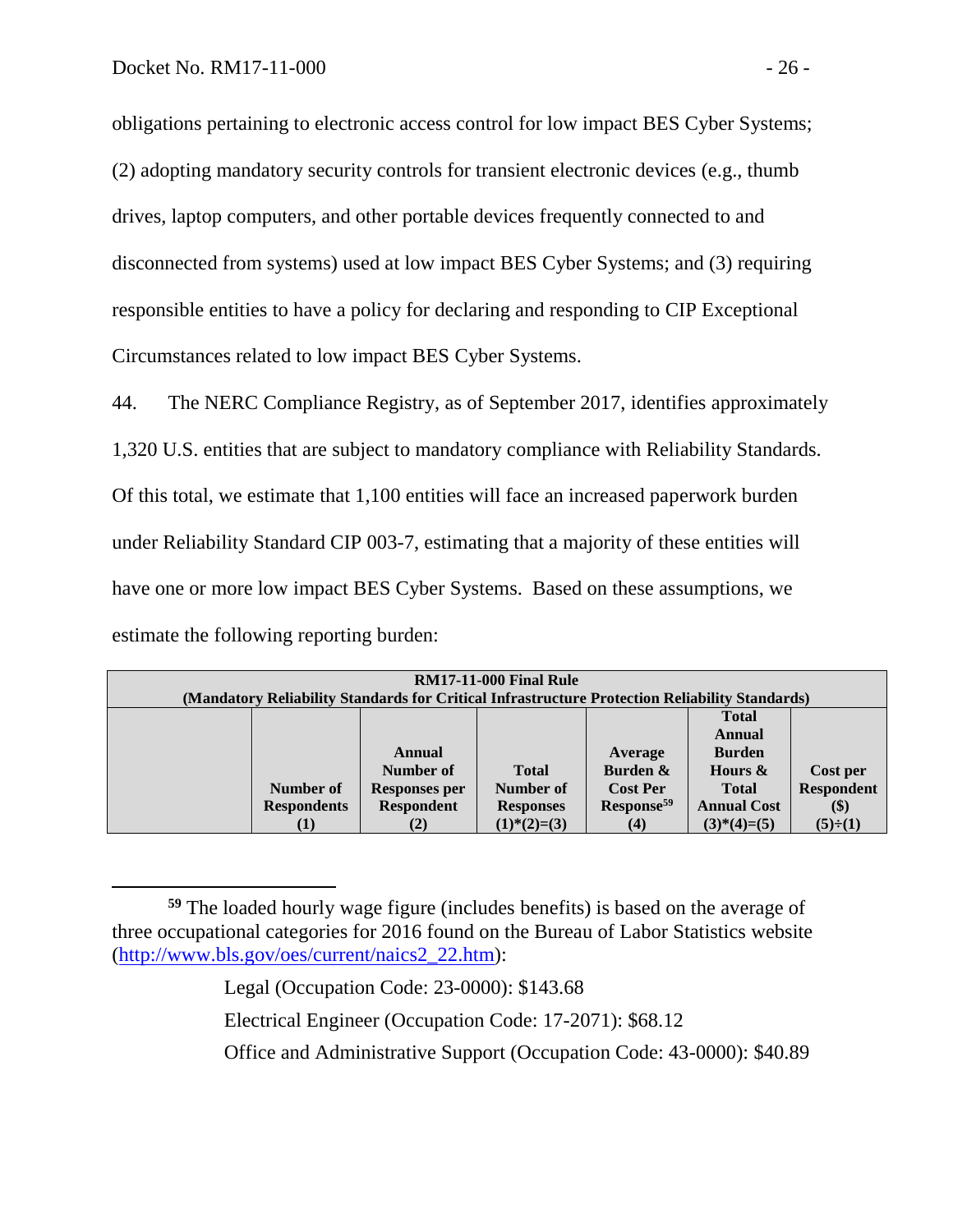<span id="page-28-1"></span><span id="page-28-0"></span>

| Create low impact           | 1,100 |            | 1,100   | $20 \text{ hrs.}$         | $6,875$ hrs.:  | \$1,680  |
|-----------------------------|-------|------------|---------|---------------------------|----------------|----------|
| TCA assets plan             |       |            |         | \$1,680                   | \$1,848,000    |          |
| $(one-time)$ <sup>60</sup>  |       |            |         |                           |                |          |
| Updates and                 | 1,100 | $300^{62}$ | 330,000 | $1.5 \text{ hrs.}^{63}$ ; | 495,000 hrs.;  | \$37,800 |
| reviews of low              |       |            |         | \$126                     | \$41,580,000   |          |
| impact TCA assets           |       |            |         |                           |                |          |
| $(ongoing)^{61}$            |       |            |         |                           |                |          |
| Update/modify               | 1,100 |            | 1,100   | 20 hrs.;                  | 6,875 hrs.;    | \$1,680  |
| documentation to            |       |            |         | \$1,680                   | \$1,848,000    |          |
| remove LERC and             |       |            |         |                           |                |          |
| <b>LEAP</b>                 |       |            |         |                           |                |          |
| $(one-time)^{60}$           |       |            |         |                           |                |          |
| Update paperwork            | 1,100 | 1          | 1,100   | 20 hrs.;                  | 6,875 hrs.;    | \$1,680  |
| for access control          |       |            |         | \$1,680                   | \$1,848,000    |          |
| implementation in           |       |            |         |                           |                |          |
| Section 2 <sup>64</sup> and |       |            |         |                           |                |          |
| Section 3 <sup>65</sup>     |       |            |         |                           |                |          |
| $(ongoing)^{61}$            |       |            |         |                           |                |          |
| <b>TOTAL</b> (one-          |       |            | 2,200   |                           | $13,750$ hrs.; |          |
| $time)^{60}$                |       |            |         |                           | \$3,696,000    |          |
| <b>TOTAL</b>                |       |            | 331,100 |                           | 501,875 hrs.;  |          |
| $(ongoing)^{61}$            |       |            |         |                           | \$43,428,000   |          |

45. The following shows the annual cost burden for each group, based on the burden hours in the table above:

 $($143.68 + $68.12 + $40.89) \div 3 = $84.23$ . The figure is rounded to \$84.00 for use in calculating wage figures in this NOPR.

**<sup>60</sup>** This one-time burden applies in Year One only.

**<sup>61</sup>** This ongoing burden applies in Year 2 and beyond.

**<sup>62</sup>** We estimate that each entity will perform 25 updates per month. 25 updates \*12 months = 300 updates (i.e. responses) per year.

**<sup>63</sup>** The 1.5 hours of burden per response is comprised of three sub-categories:

Updates to managed low TCA assets: 15 minutes (0.25 hours) per response

Updates to unmanaged low TCA assets: 60 minutes (1 hour) per response

Reviews of low TCA applicable controls: 15 minutes (0.25 hours) per response.

**<sup>64</sup>** Physical Security Controls.

**<sup>65</sup>** Electronic Access Controls.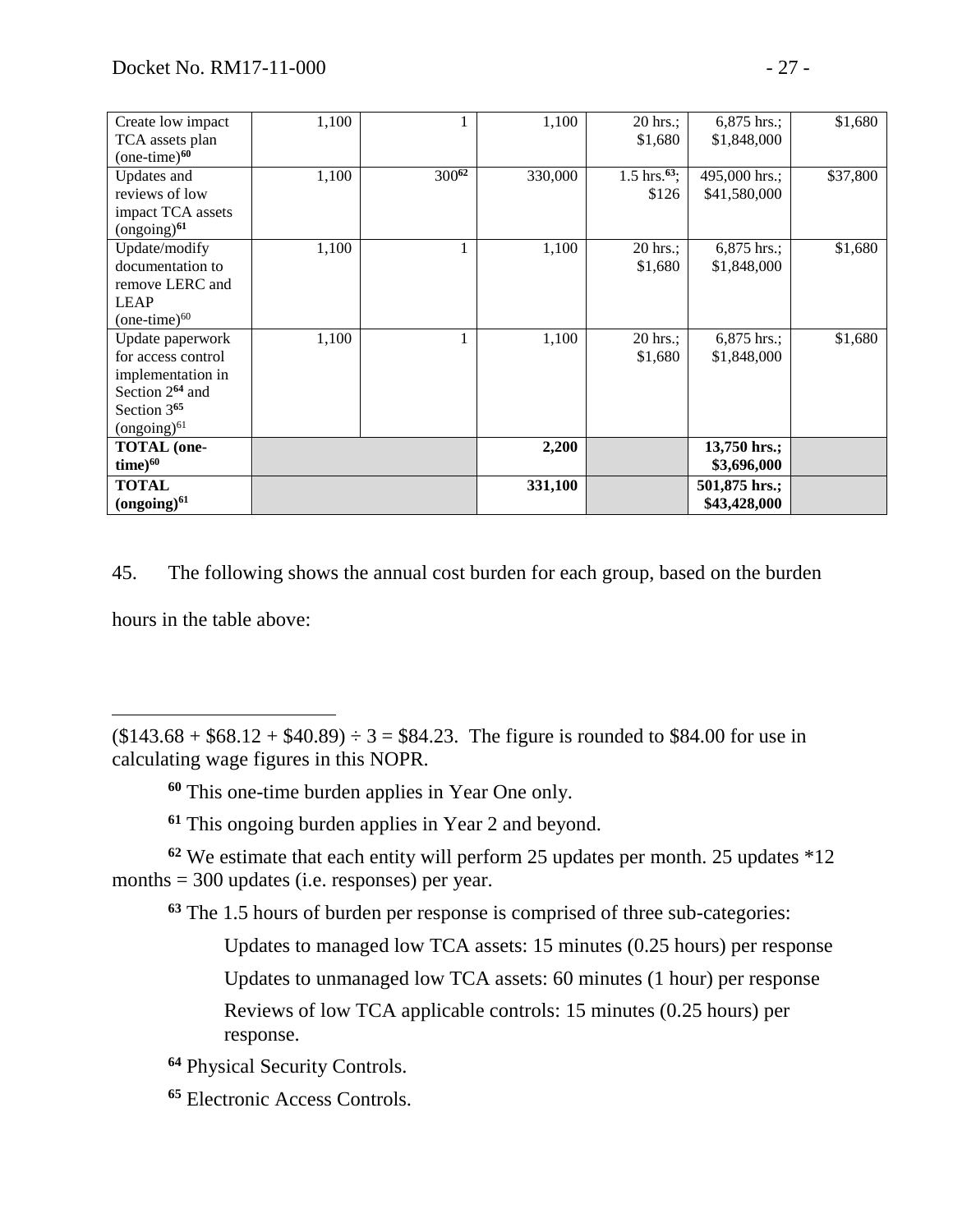- Year 1: \$3,696,000
- Years 2 and 3: \$43,428,000
- The paperwork burden estimate includes costs associated with the initial development of a policy to address requirements relating to: (1) clarifying the obligations pertaining to electronic access control for low impact BES Cyber Systems; (2) adopting mandatory security controls for transient electronic devices (e.g., thumb drives, laptop computers, and other portable devices frequently connected to and disconnected from systems) used at low impact BES Cyber Systems; and (3) requiring responsible entities to have a policy for declaring and responding to CIP Exceptional Circumstances related to low impact BES Cyber Systems. Further, the estimate reflects the assumption that costs incurred in year 1 will pertain to policy development, while costs in years 2 and 3 will reflect the burden associated with maintaining logs and other records to demonstrate ongoing compliance.

46. Title: Mandatory Reliability Standards, Revised Critical Infrastructure Protection Reliability Standards

Action: Revision to FERC-725B information collection.

OMB Control No.: 1902-0248.

Respondents: Businesses or other for-profit institutions; not-for-profit institutions.

Frequency of Responses: On Occasion.

Necessity of the Information: This Final Rule approves the requested modifications to Reliability Standards pertaining to critical infrastructure protection. As discussed above,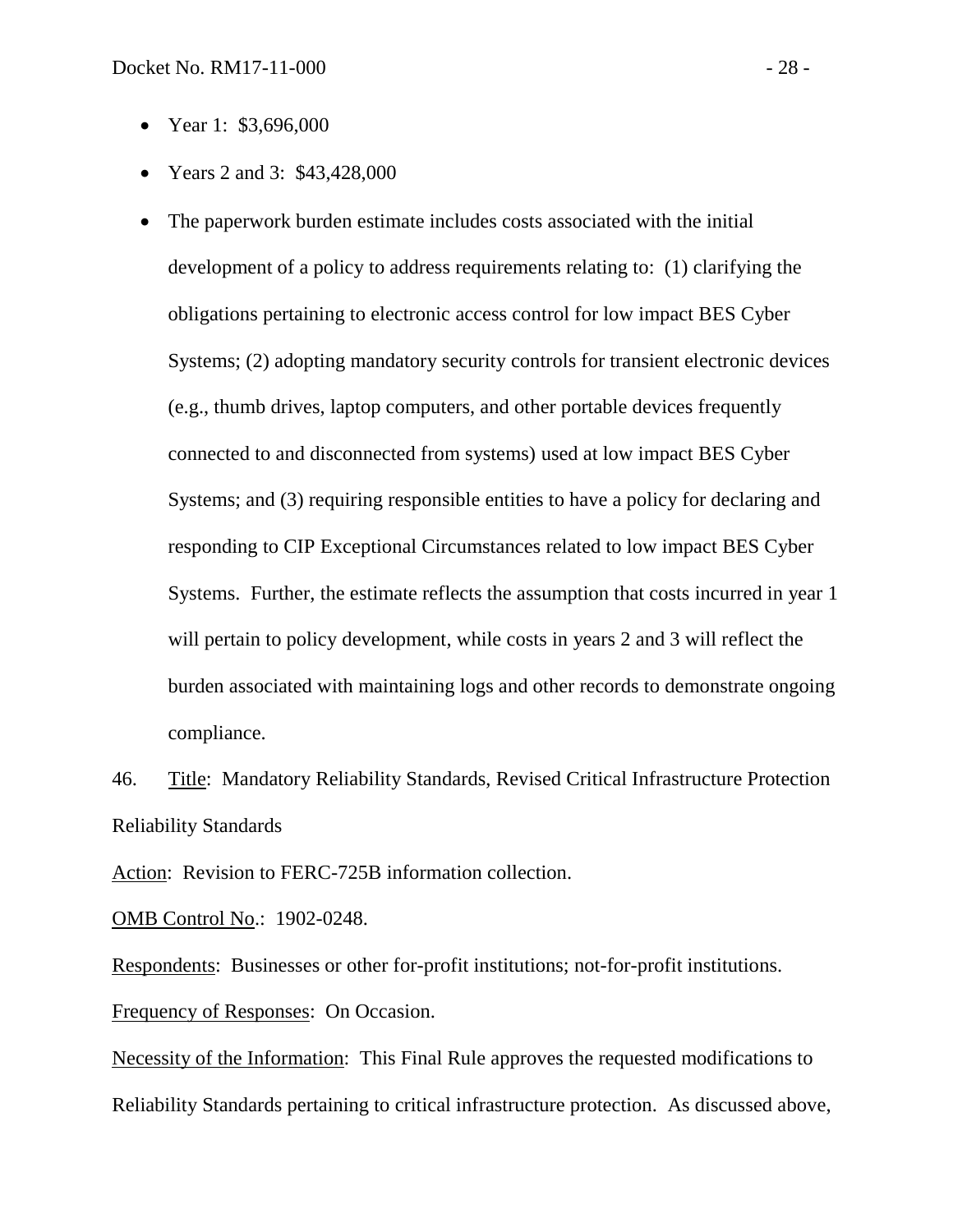the Commission approves NERC's revised CIP Reliability Standard CIP-003-7 pursuant to section 215(d)(2) of the FPA because it improves upon the currently-effective suite of cyber security CIP Reliability Standards.

Internal Review: The Commission has reviewed the Reliability Standard and made a determination that its action is necessary to implement section 215 of the FPA.

47. Interested persons may obtain information on the reporting requirements by contacting the following: Federal Energy Regulatory Commission, 888 First Street, NE Washington, DC 20426 [Attention: Ellen Brown, Office of the Executive Director, email: DataClearance@ferc.gov, phone: (202) 502-8663, fax: (202) 273-0873].

48. For submitting comments concerning the collection(s) of information and the associated burden estimate(s), please send your comments to the Commission, and to the Office of Management and Budget, Office of Information and Regulatory Affairs, Washington, DC 20503 [Attention: Desk Officer for the Federal Energy Regulatory Commission, phone: (202) 395-4638, fax: (202) 395-7285]. For security reasons, comments to OMB should be submitted by e-mail to: oira\_submission@omb.eop.gov. Comments submitted to OMB should include Docket Number RM17-11-000 and OMB Control Number 1902-0248.

### **IV. Regulatory Flexibility Act Analysis**

49. The Regulatory Flexibility Act of 1980 (RFA) generally requires a description and analysis of Final Rules that will have significant economic impact on a substantial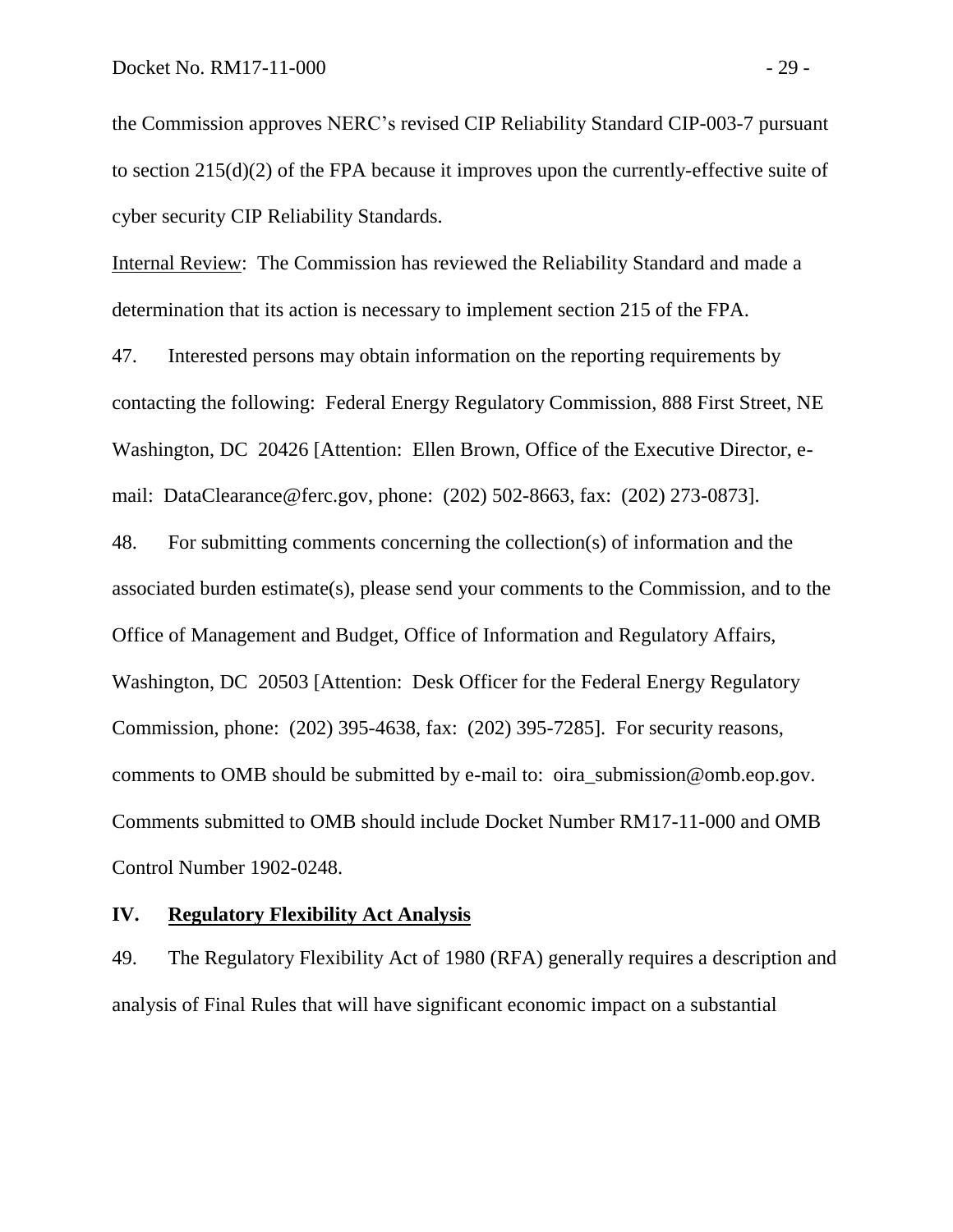number of small entities.**<sup>66</sup>** The Small Business Administration's (SBA) Office of Size Standards develops the numerical definition of a small business.**<sup>67</sup>** The SBA revised its size standard for electric utilities (effective January 22, 2014) to a standard based on the number of employees, including affiliates (from the prior standard based on megawatt hour sales).**<sup>68</sup>** Reliability Standard CIP-003-7 is expected to impose an additional burden on 1,100 entities**<sup>69</sup>** (reliability coordinators, generator operators, generator owners, interchange coordinators or authorities, transmission operators, balancing authorities, transmission owners, and certain distribution providers).

50. Of the 1,100 affected entities discussed above, we estimate that approximately 857 or 78 percent**<sup>70</sup>** of the affected entities are small. As discussed above, Reliability Standard CIP-003-7 enhances reliability by providing criteria against which NERC and the Commission can evaluate the sufficiency of an entity's electronic access controls for low impact BES Cyber systems, as well as improved security controls for transient electronic devices (e.g., thumb drives, laptop computers, and other portable devices frequently connected to and disconnected from systems). We estimate that each of the

 $\overline{a}$ 

**<sup>68</sup>** SBA Final Rule on "Small Business Size Standards: Utilities," 78 FR 77343 (Dec. 23, 2013).

**<sup>69</sup>** Public utilities may fall under one of several different categories, each with a size threshold based on the company's number of employees, including affiliates, the parent company, and subsidiaries. For the analysis in this Final Rule, we are using a 500 employee threshold due to each affected entity falling within the role of Electric Bulk Power Transmission and Control (NAISC Code: 221121).

**<sup>70</sup>** 77.95 percent.

**<sup>66</sup>** 5 U.S.C. 601-12 (2012).

**<sup>67</sup>** 13 CFR 121.101 (2017).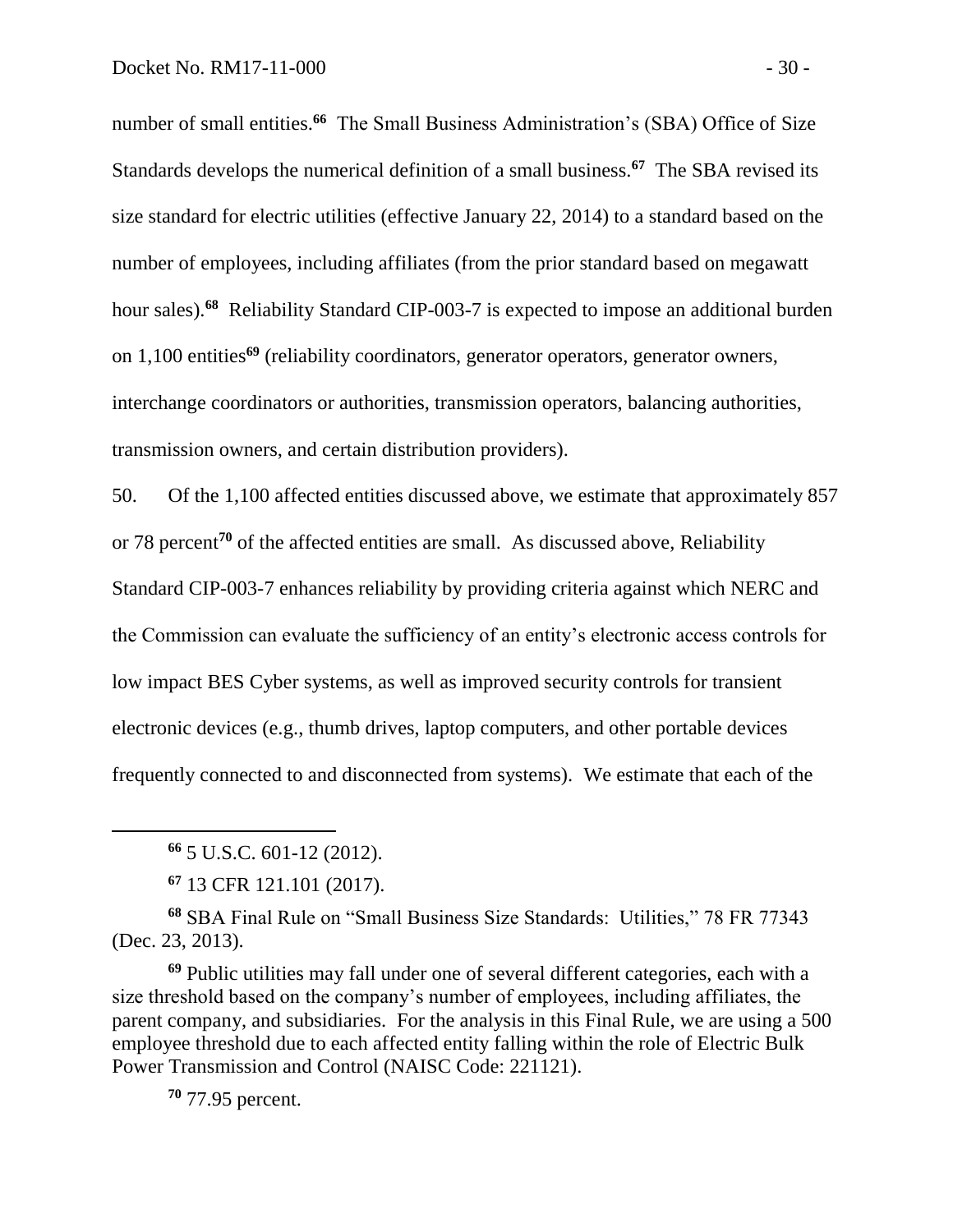857 small entities to whom the modifications to Reliability Standard CIP-003-7 applies will incur one-time costs of approximately \$3,360 per entity to implement this standard, as well as the ongoing paperwork burden reflected in the Information Collection Statement (approximately \$39,480per year per entity). We do not consider the estimated costs for these 857 small entities to be a significant economic impact.

51. Based on the above analysis, we certify that the approved Reliability Standard will not have a significant economic impact on a substantial number of small entities.

### **V. Environmental Analysis**

52. The Commission is required to prepare an Environmental Assessment or an Environmental Impact Statement for any action that may have a significant adverse effect on the human environment.**<sup>71</sup>** The Commission has categorically excluded certain actions from this requirement as not having a significant effect on the human environment. Included in the exclusion are rules that are clarifying, corrective, or procedural or that do not substantially change the effect of the regulations being amended. **<sup>72</sup>** The actions proposed herein fall within this categorical exclusion in the Commission's regulations.

### **VI. Document Availability**

53. In addition to publishing the full text of this document in the Federal Register, the Commission provides all interested persons an opportunity to view and/or print the contents of this document via the Internet through the Commission's Home Page

**<sup>71</sup>** *Regulations Implementing the National Environmental Policy Act of 1969*, Order No. 486, FERC Stats. & Regs. ¶ 30,783 (1987).

**<sup>72</sup>** 18 CFR 380.4(a)(2)(ii) (2017).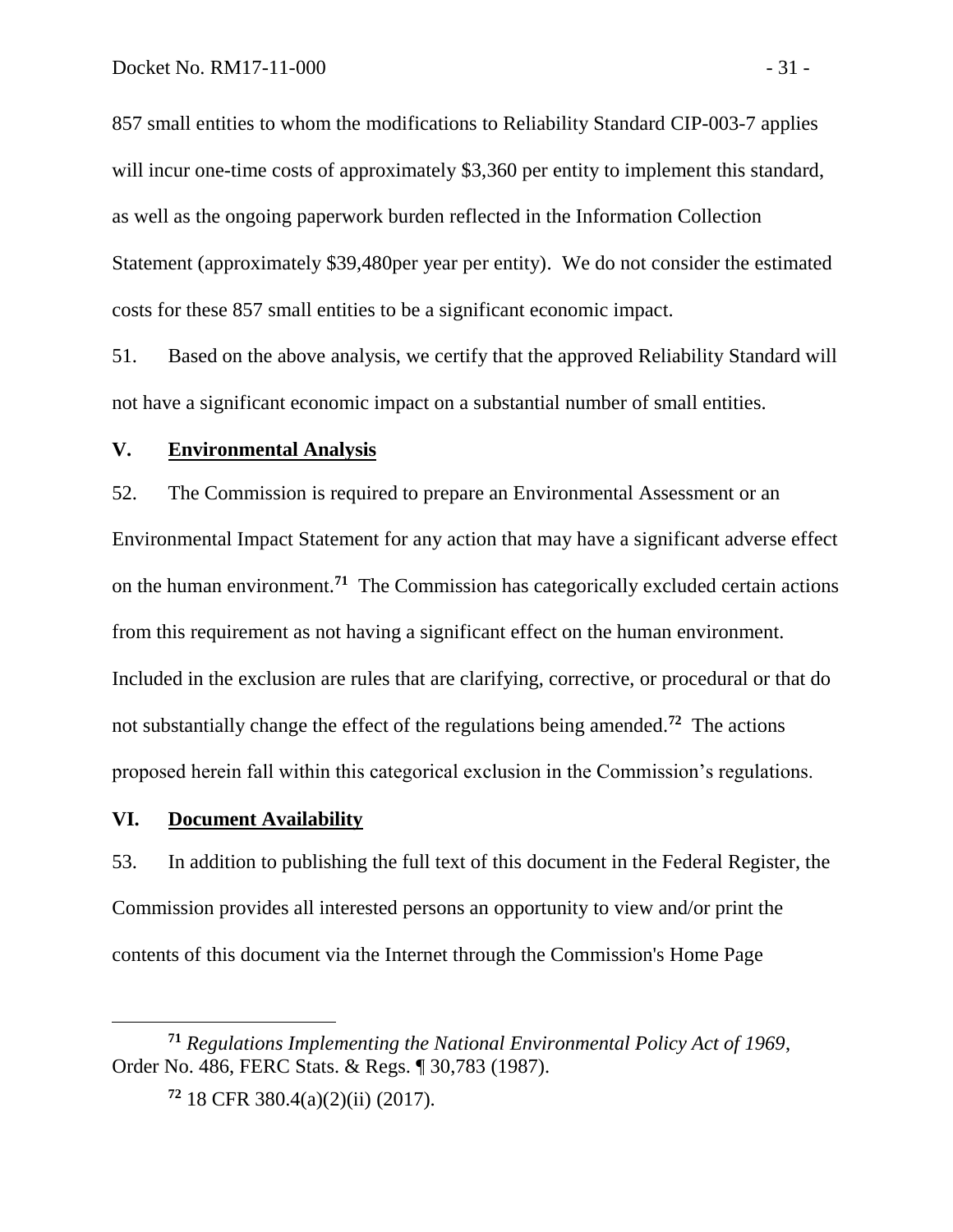[\(http://www.ferc.gov\)](http://www.ferc.gov/) and in the Commission's Public Reference Room during normal business hours (8:30 a.m. to 5:00 p.m. Eastern time) at 888 First Street, NE, Room 2A, Washington, DC 20426.

54. From the Commission's Home Page on the Internet, this information is available on eLibrary. The full text of this document is available on eLibrary in PDF and Microsoft Word format for viewing, printing, and/or downloading. To access this document in eLibrary, type the docket number of this document, excluding the last three digits, in the docket number field. User assistance is available for eLibrary and the Commission's website during normal business hours from the Commission's Online Support at (202) 502-6652 (toll free at 1-866-208-3676) or e-mail at [ferconlinesupport@ferc.gov,](mailto:ferconlinesupport@ferc.gov) or the Public Reference Room at (202) 502-8371, TTY (202) 502-8659. E-mail the Public Reference Room at [public.referenceroom@ferc.gov.](mailto:public.referenceroom@ferc.gov)

## **VII. Effective Date and Congressional Notification**

55. The Final Rule is effective [**INSERT DATE 60 days from publication in FEDERAL REGISTER**]. The Commission has determined, with the concurrence of the Administrator of the Office of Information and Regulatory Affairs of OMB, that this rule is not a "major rule" as defined in section 351 of the Small Business Regulatory